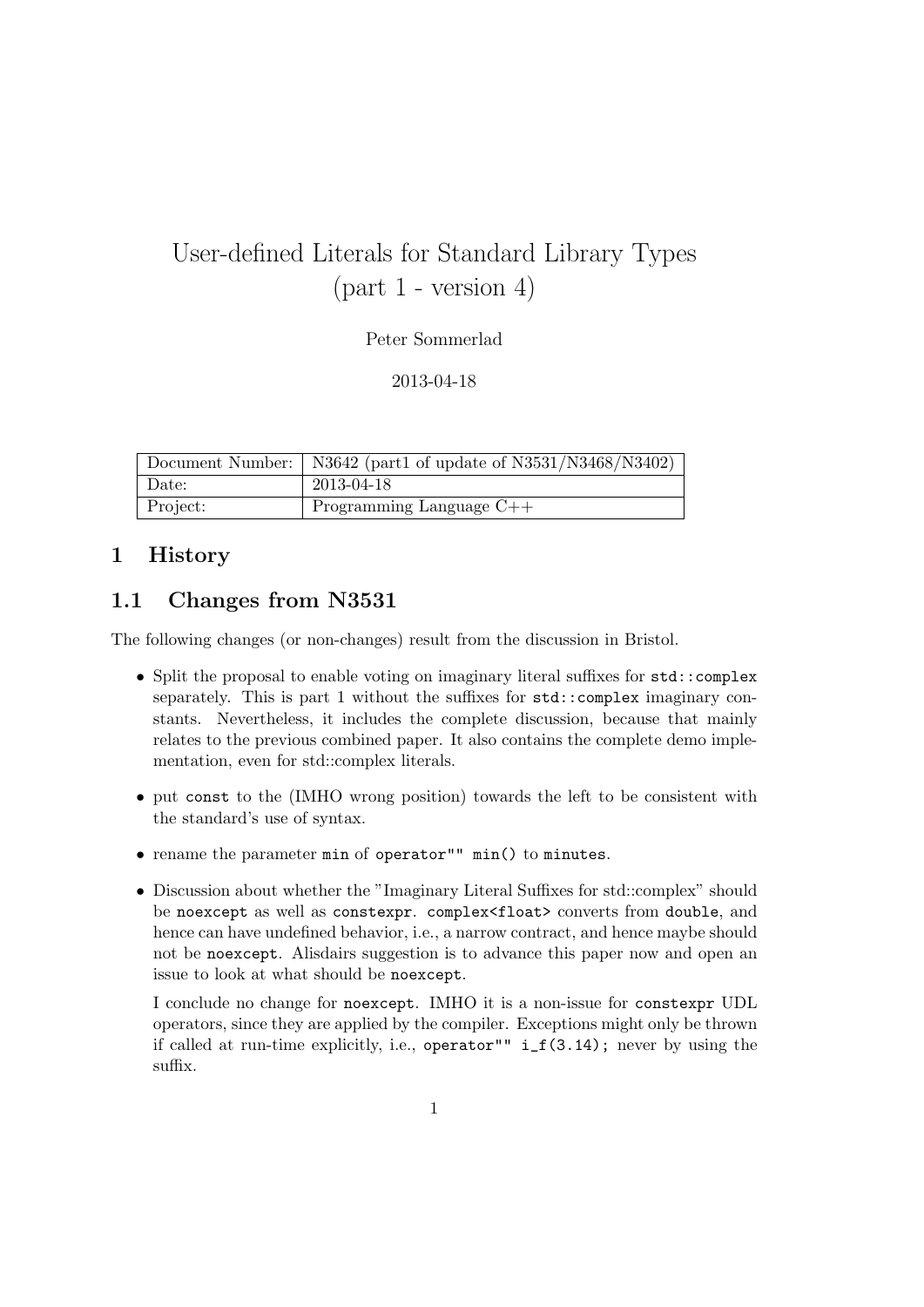- Change "Effects: creates a complex literal as XXX" to "Returns XXX".
- "[Note: The keyword if is not available as a suffix.]" was criticized by STL for being too helpful, and not consistent with the rest of the standard.
- min is not a problem even for platform where its a macro. Some discussion of why "min" instead of "m" for minutes, when we have "us" for microseconds. Comment from Daniel: "s" for "seconds" is consistent with SI units. (I consider that only to be a discussion item indicating no change)
- Discussion about  $\mu$  (micro) symbol and an operator""  $\mu$ s(). Conclusion to don't put it into the standard, us is OK it is an allowed replacement for micro in SI units. remove the note that encourages implementations to provide micro symbol, because that would make user code non-portable.
- in 4.6.1p4, please strike the braces around the example code.
- "since duration suffixes always apply to numbers and string literal suffixes always apply to character array literals". remove always

# 1.2 Changes from N3468

The following changes were made based on input from BSI.

- move implementation code to appendix.
- add discussion on a suffix for std::string\_ref.
- refer to SI units abbreviations definition.

### 1.3 Changes from N3402

The following changes result from discussions in Portland.

- drop binary literals and ask core/evolution first if it would be done by core. it should be done in code via a prefix "0b".
- drop real-part  $std::complex$  literals operator""  $r()$  and make the imaginarypart operators i, il, and i\_f.
- drop mechanics for type deduction of integers from standard. They should be part of type traits anyway and should be also an integral constant. This paper still provides their updated implementation as an example for potential implementors.
- make the floating point representation type of chrono::duration floating point literals unspecified.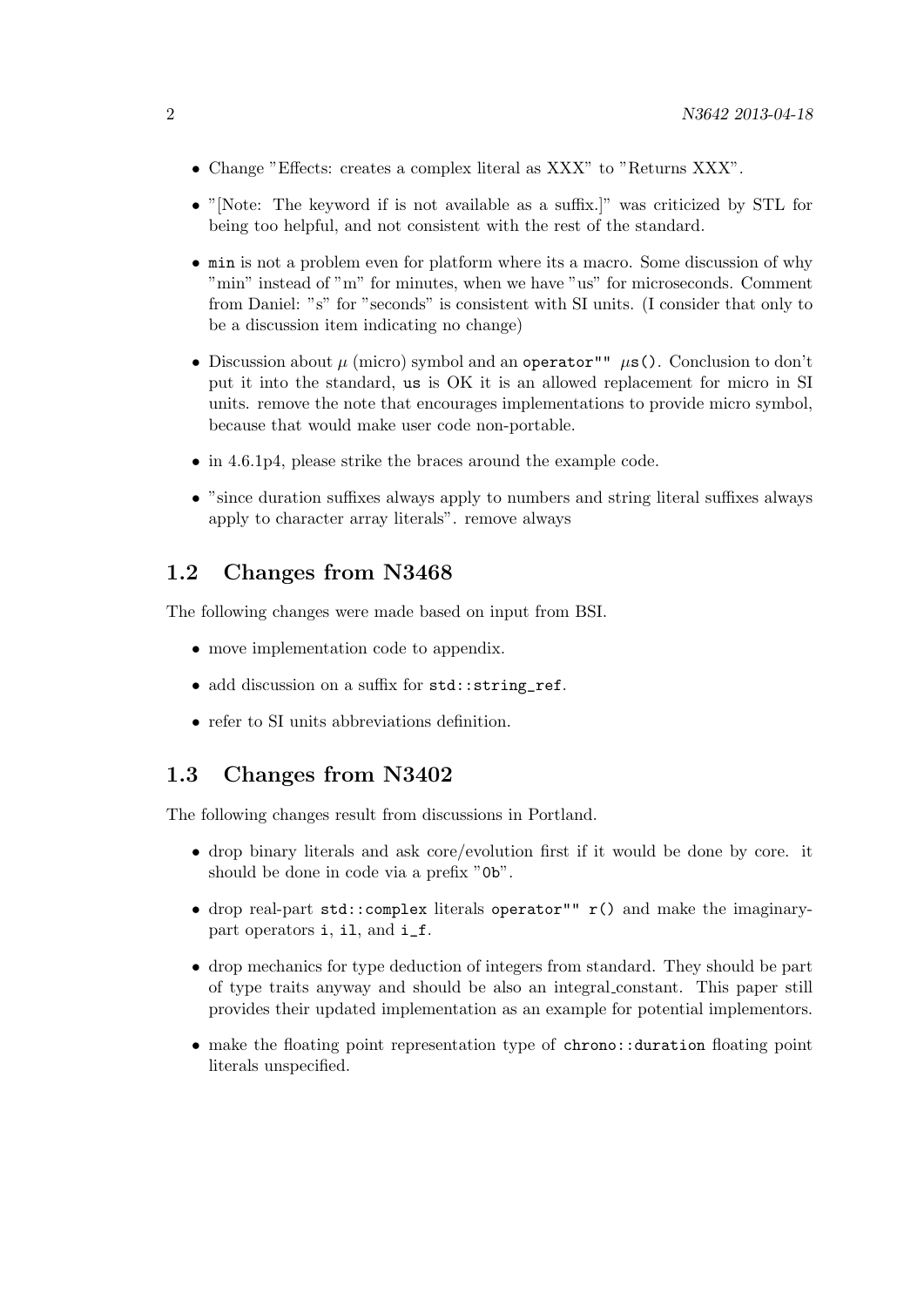### 2 Introduction

The standard library is lacking pre-defined user-defined literals, even though the standard reserves names not starting with an underscore for it. Even the sequence of papers that introduced UDL to the standard contained useful examples of suffixes for creating values of standard types such as s for std::string, h for std::chrono::hours and i for imaginary parts of complex numbers.

Discussion on the reflector in May 2012 and in Portland Oct 2012 showed demand for some or even many pre-defined UDL operators in the standard library, however, there was no consensus how far to go and how to resolve conflicts in naming. One can summarize the requirements of the discussion as follows:

- use an inline namespace for a (group of related) UDL operator(s)
- use an inline namespace std::literals for all such UDL namespaces
- ISO units would be nice to have, but some might conflict with existing syntax, such as F, 1,  $\text{lm}, \text{lx}, \prime$  ' (seconds) or cannot be represented easily in all fonts, such as  $\Omega$  or  $^{\circ}C^{1}$
- suffix s was proposed for std::string but is also ISO standard for seconds and could be convenient for std::chrono::duration values. However, because the overloads for such an operator"" s() differ for these two usage scenarios, s can also be used for std::string.
- an UDL for constructing  $std::string$  literals should not allocate memory, but use a string\_ref type, once some like that is available in the standard. Such a facility could easily provide a different suffix to make string literals a string\_ref instead of a std::basic\_string.
- any proposal that is made for adding user-defined literal functions to the standard library will evoke some discussion.
- Alberto Ganesh Barbati ¡albertobarbati@gmail.com; suggested to provide the number parsing facility to be used by UDL template operators should be exported, so that authors of UDL suffixes could reuse it. Discussion in Portland showed it should be left to the implementer and the general usability of such a feature is limited to the (few) experts implementing UDL template operators. Boost might be a place to provide such a reusable expert-only feature. In addition the select\_ int\_type should be an std::integral\_constant and should be part of the type traits, but under a better name.
- BSI suggested to change suffixes for complex literals to the style of i\_f, however, the current suffixes where heavily discussed in Portland and the result of the library group decision is used for this paper.

<sup>&</sup>lt;sup>1</sup>see at http://www.ewh.ieee.org/soc/ias/pub-dept/abbreviation.pdf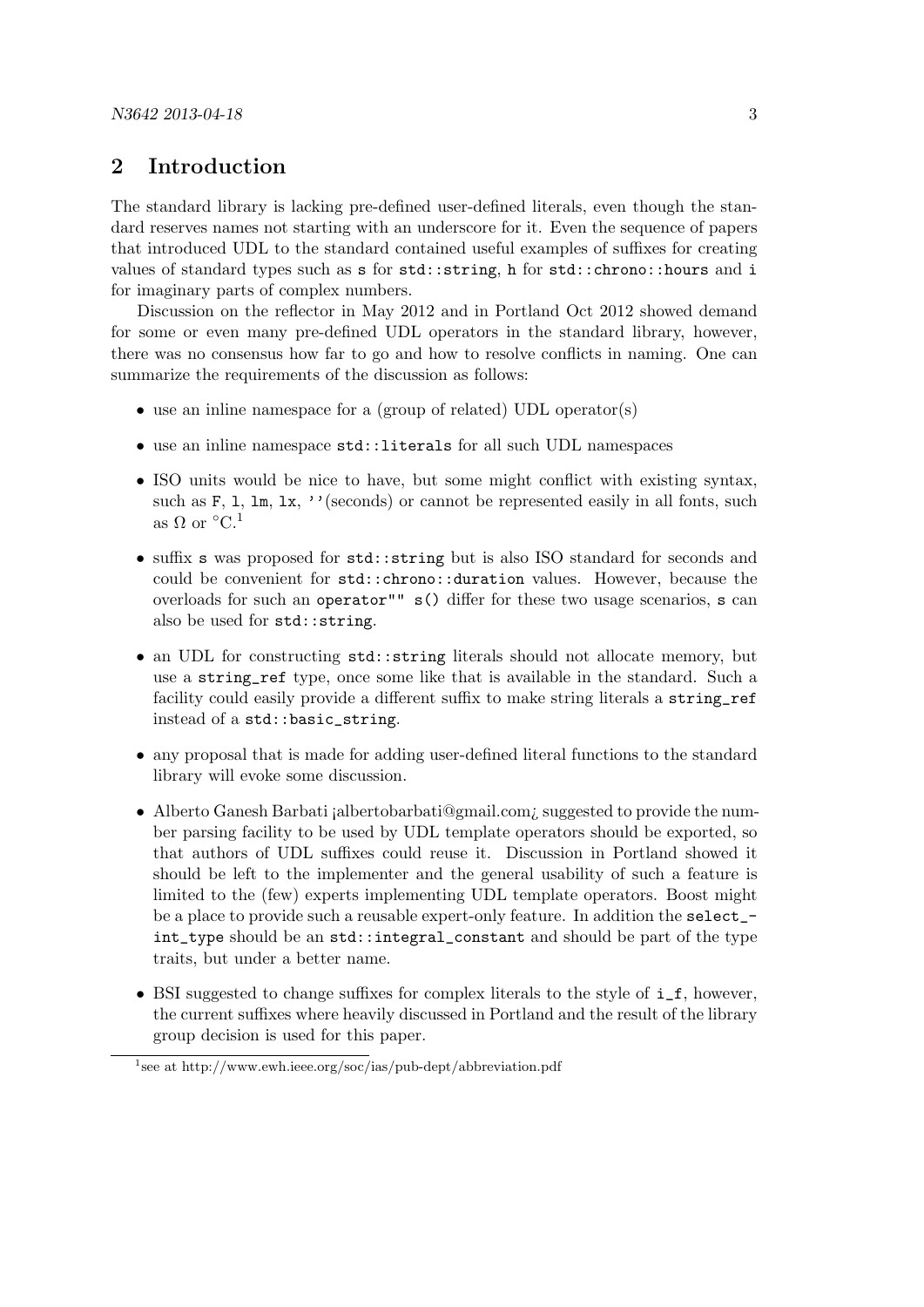• BSI suggested to use suffix s for std::string\_ref once it is accepted to the standard library. However, I believe we want keep s for meaning std::string and std::string\_ref should propose a different suffix such as sr for denoting short-hand for converting string literals into type  $\texttt{std::string\_ref}.$  I suggest the string\_ref proposal adds its own suffix mimicking the approach of this proposal.

Based on this discussion this paper proposes to include UDL operators for the following library components.

- std::basic\_string, suffix s in inline namespace std::literals::string\_literals
- std::complex, suffixes i, il, i\_f in inline namespace std::literals::complex\_ literals
- std::chrono::duration, suffixes h, min, s, ms, us, ns in inline namespace std::literals::chrono\_literals

### 2.1 Rationale

User-defined literal operators (UDL) are a new features of  $C++11$ . However, while the feature is there it is not yet used by the standard library of  $C++11$ . The papers introducing UDL already named a few examples where source code could benefit from pre-defined UDL operators in the library, such as imaginary number, or std::string literals.

Fortunately the C++11 standard already reserved UDL names not starting with an underscore '...' for future standardization.

Several library classes representing scalar or numeric types can benefit from predefined UDL operators that ease their use: std::complex and std::chrono::duration. Also std::basic\_string<CharT> instantiations are a viable candidate for a suffix operator "" s(CharT const\*, size\_t).

### 2.2 Open Issues Discussed

#### 2.2.1 Suffixes Utilities - exposition only

It has to be decided if the utilities for implementing UDL suffix operators with integers should be standardized. Discussion in Portland consented in abandoning that for this paper. It also gave consensus to put the binary literals in the hand of the compiler with a prefix of 0b, e.g., 0b1001 instead.

The template select\_int\_type might be a candidate for the clause [meta.type.synop], aka header <type\_traits> but with another name.

#### 2.2.2 Upper-case versions of suffixes - dropped

The original version said: "To avoid combinatorial explosion there won't be upper case version of the UDL suffixes unless they are mimicking built-in suffixes." Since we moved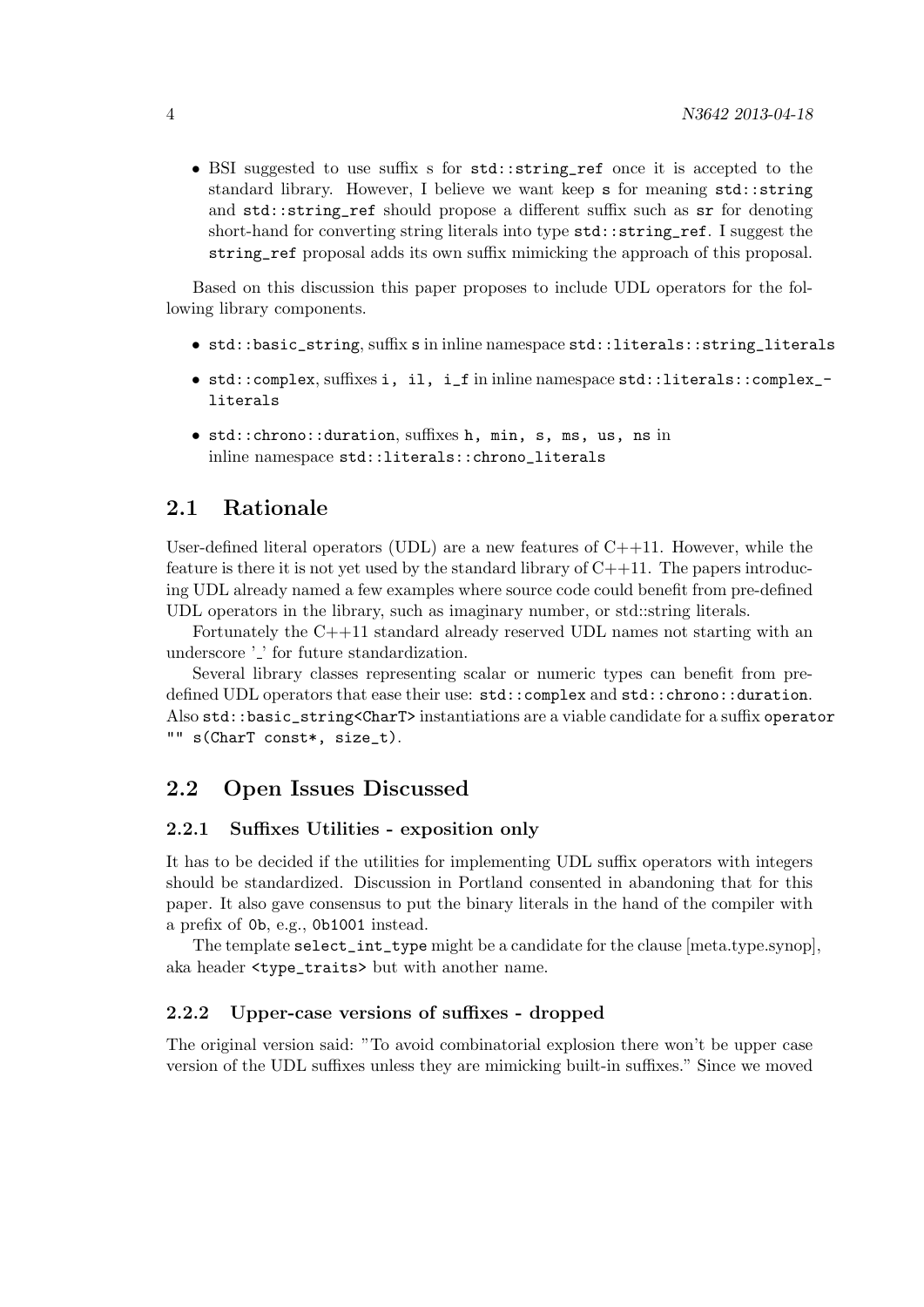binary to the compiler, this no longer applies for more than one suffix. So we only propose lower case suffixes only, even for std::complex.

#### 2.2.3 Suffix r for real-part only std::complex numbers - dropped

It needs to be discussed if this set of suffixes (r, lr, fr, R, LR, FR) for complex numbers with a real part only is actually required and useful. If all viable overloaded versions of constexpr operators are available for std::complex they might not be needed.

Discussion in Portland consented to abandon the r suffixes, because they are redundant, once some more operators of  $std::complex$  will be made constexpr.

### 2.3 Acknowledgements

Acknowledgements go to the original authors of the sequence of papers the lead to inclusion of UDL in the standard and to the participants of the discussion on UDL on the reflector. Special thanks to Daniel Krügler for tremendous feedback on all drafts and to Jonathan Wakely for guidelines on GCC command line options. Thanks to Alberto Ganesh Barbati for feedback on duration representation overflow and suggestion for also providing the number parsing as a standardized library component. Thanks to Bjarne Stroustrup for suggesting to add more rationale to the proposal.

Thanks to all participants in the discussions in groups "library" and "evolution" in Portland.

Thanks to the BSI reviewers of N3468 and Roger Orr as their spokesperson.

Thanks to the library group participants in Bristol discussing the paper N3531 and draft versions of this paper for their feedback and making me aware of it in time.

### 3 Proposed Library Additions

It must be decided in which section to actually put the proposed changes. I suggest we add them to the corresponding library parts, where appropriate.

### 3.1 namespace literals for collecting standard UDLs

As a common schema this paper proposes to put all suffixes for user defined literals in separate inline namespaces that are below the inline namespace  $std::literals.$  [*Note:* This allows a user either to do a using namespace std::literals; to import all literal operators from the standard available through header file inclusion, or to use using namespace std::string\_literals; to just obtain the literals operators for a specific type.  $-\text{end note}$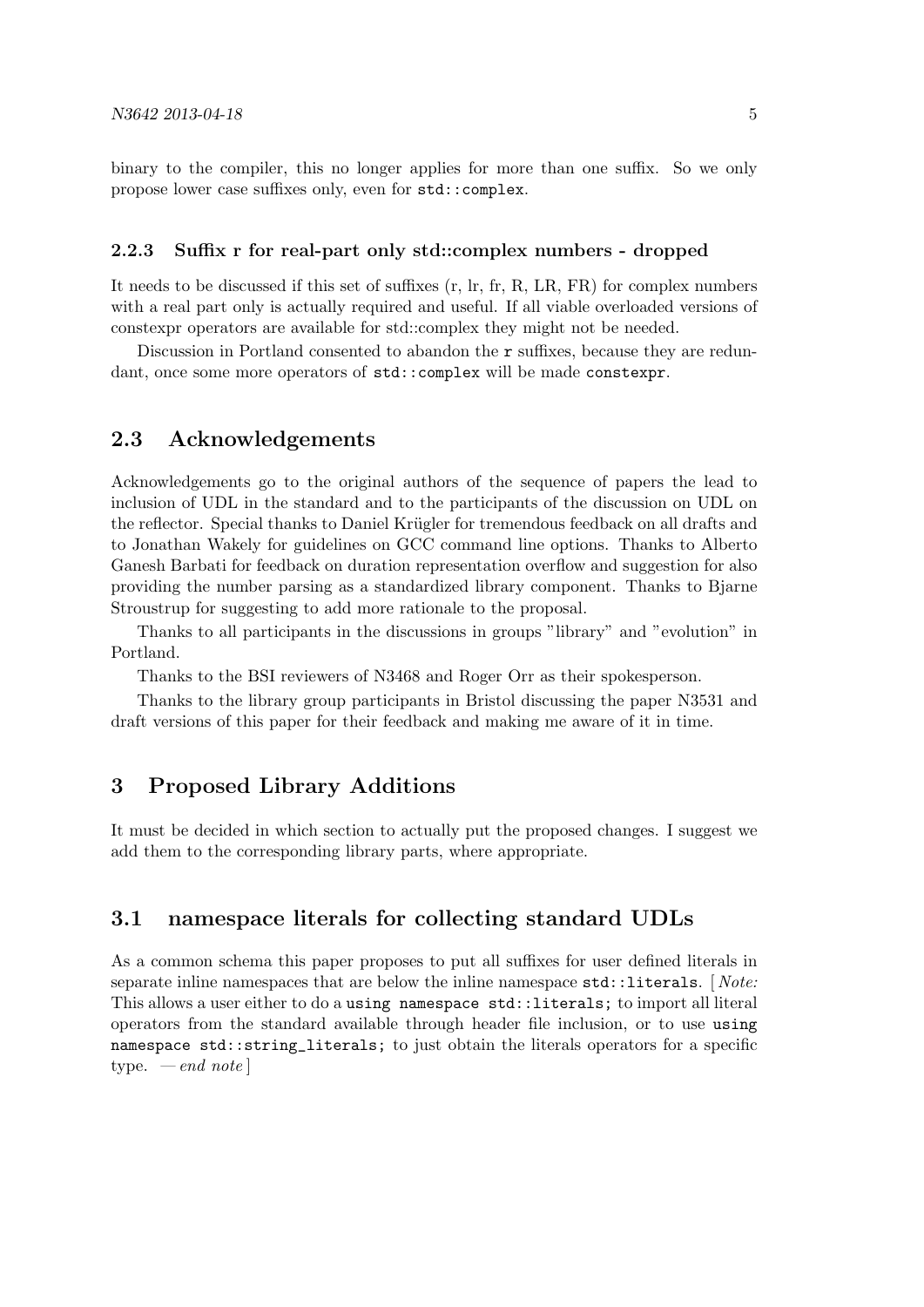# 3.2 operator" s() for basic\_string

Make the following additions and changes to library clause 21 [strings] to accommodate the user-defined literal suffix s for string literals resulting in a corresponding string object instead of array of characters.

Insert in 21.3 [string.classes] in the synopsis at the appropriate place the inline namespace std::literals::string\_literals

```
namespace std{
inline namespace literals{
inline namespace string_literals{
basic_string<char> operator "" s(const char *str, size_t len);
basic_string<wchar_t> operator "" s(const wchar_t *str, size_t len);
basic_string<char16_t> operator "" s(const char16_t *str, size_t len);
basic_string<char32_t> operator "" s(const char32_t *str, size_t len);
}}}
```
Before subclause 21.7 [c.strings] add a new subclause [basic.string.literals]

# 3.3 Suffix for basic\_string literals [basic.string.literals]

```
basic_string<char> operator "" s(const char *str, size_t len);
1 Returns: basic_string<char>{str,len}
```
basic\_string<wchar\_t> operator "" s(const wchar\_t \*str, size\_t len);

2 Returns: basic\_string<wchar\_t>{str,len}

basic\_string<char16\_t> operator "" s(const char16\_t \*str, size\_t len);

<sup>3</sup> Returns: basic\_string<char16\_t>{str,len}

basic\_string<char32\_t> operator "" s(const char32\_t \*str, size\_t len);

4  $Returns: basic_string\{str,len\}$ 

[ Note: The same suffix s is used for chrono::duration literals denoting seconds but there is no conflict, since duration suffixes apply to numbers and string literal suffixes apply to character array literals.  $\,-\,end\,note\]$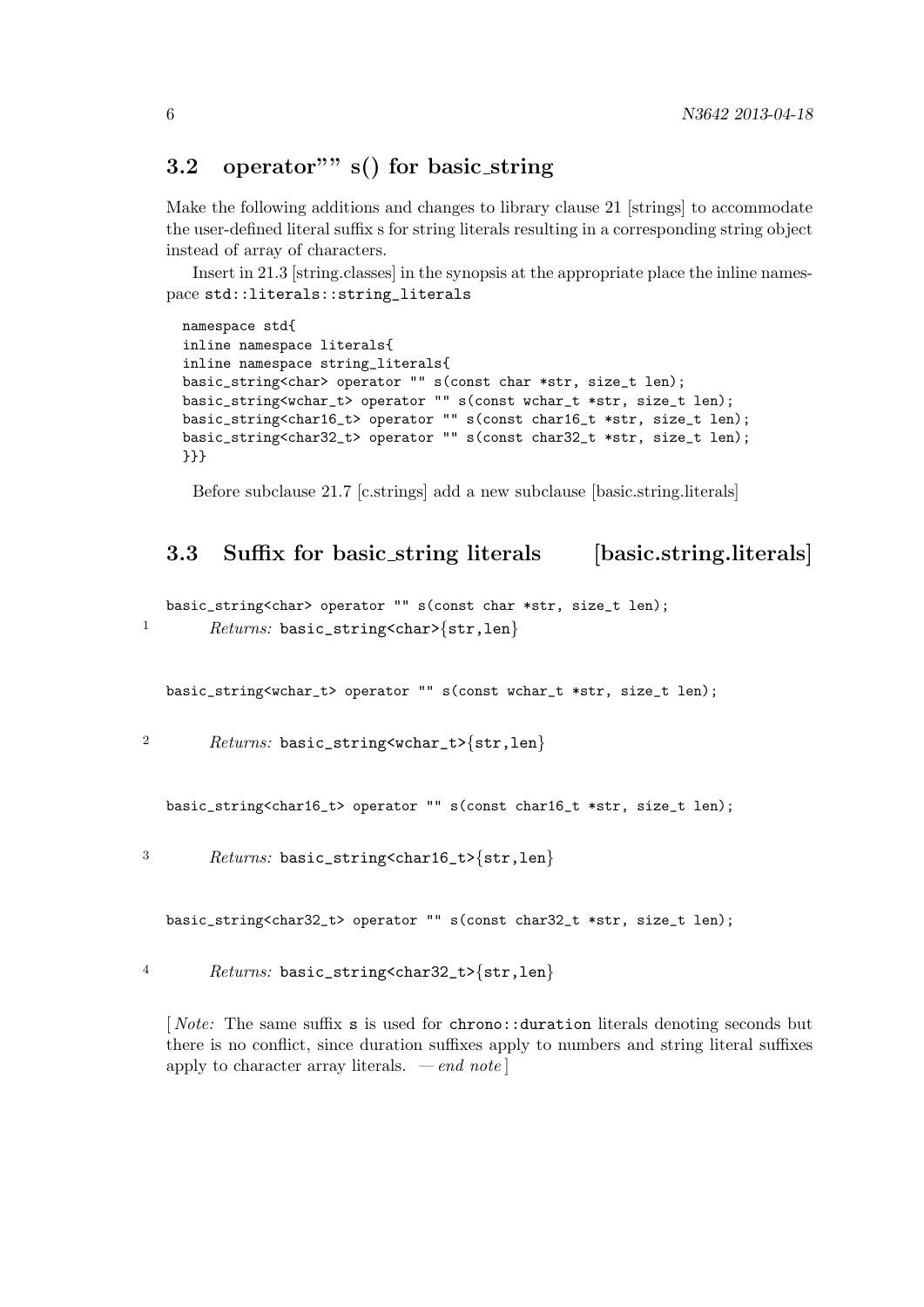### 3.4 Suffixes for chrono::duration values

Make the following additions and changes to library subclause 20.11 [time] to accommodate user-defined literal suffixes for chrono::duration literals.

Insert in subclause 20.11.2 [time.syn] in the synopsis at the appropriate place the inline namespace std::literals::chrono\_literals.

```
namespace std {
inline namespace literals {
inline namespace chrono_literals{
constexpr
chrono::hours operator"" h(unsigned long long);
constexpr
\text{chrono::duration} \leq \text{unstio} \leq \text{right}, \text{ratio} \leq 3600.1 >> operator"" \text{h(long double)};
constexpr
chrono::minutes operator"" min(unsigned long long);
constexpr
chrono::duration<unspecified, ratio<60,1>> operator"" min(long double);
constexpr
chrono::seconds operator"" s(unsigned long long);
constexpr
chrono::duration<unspecified> operator"" s(long double);
constexpr
chrono::milliseconds operator"" ms(unsigned long long);
constexpr
chrono::duration<unspecified, milli> operator"" ms(long double);
constexpr
chrono::microseconds operator"" us(unsigned long long);
constexpr
chrono::duration<unspecified, micro> operator"" us(long double);
constexpr
chrono::nanoseconds operator"" ns(unsigned long long);
constexpr
chrono::duration<unspecified, nano> operator"" ns(long double);
}}}
```
Insert in subclause 20.11.5 [time.duration] after subclause 20.11.5.7 [time.duration.cast] a new subclause 20.11.5.8 [time.duration.literals] as follows.

#### 3.4.1 Suffix for duration literals [time.duration.literals]

- 1 This section describes literal suffixes for constructing duration literals. The suffixes h,min,s,ms,us,ns denote duration values of the corresponding types hours, minutes, seconds, miliseconds, microseconds, and nanoseconds respectively if they are applied to integral literals.
- <sup>2</sup> If any of these suffixes are applied to a floating point literal the result is a chrono: : duration literal with an unspecified floating point representation.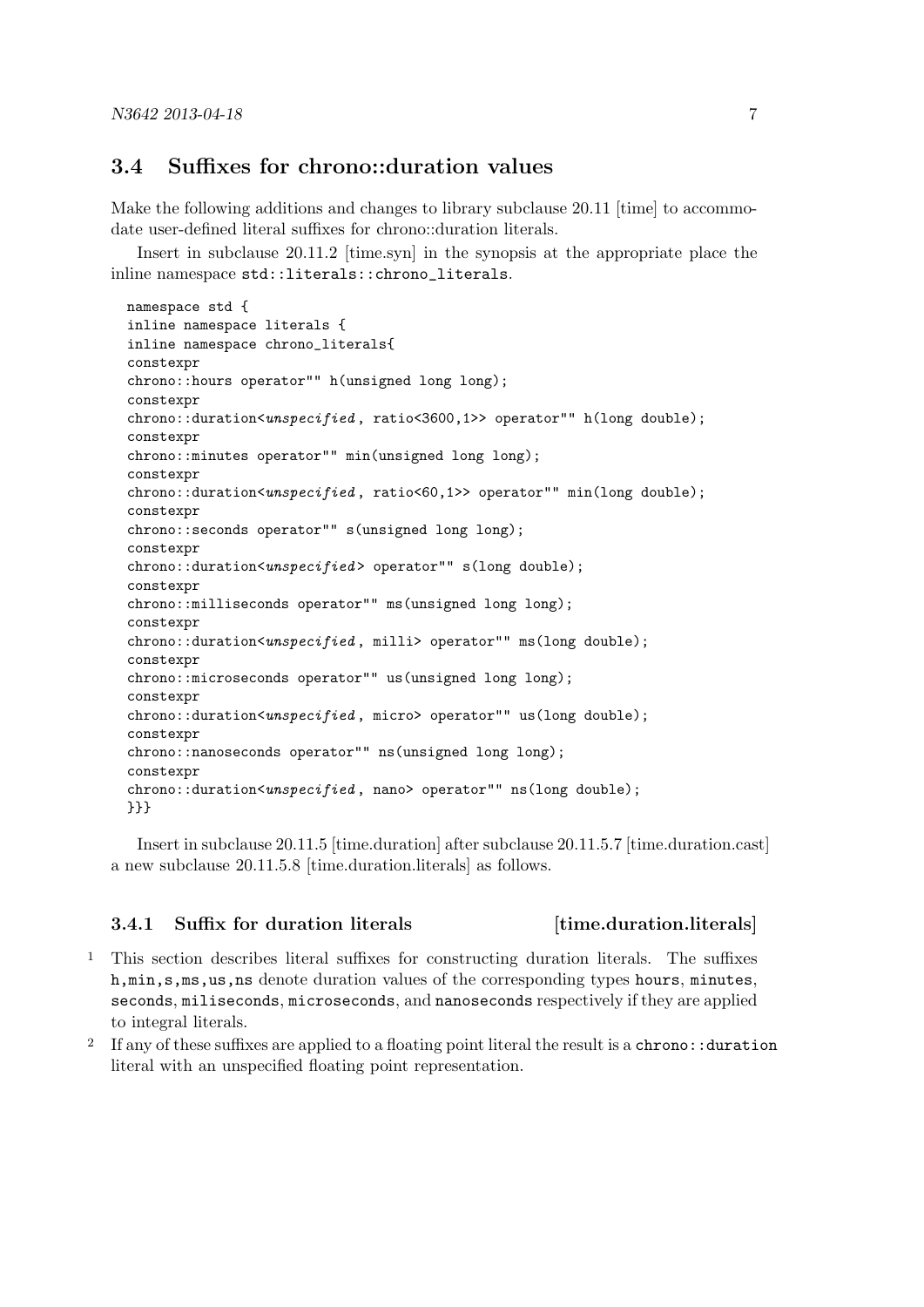- <sup>3</sup> If any of these suffixes are applied to an integer literal and the resulting chrono::duration value cannot be represented in the result type because of overflow, the program is illformed.
- 4 [Example: The following code shows some duration literals.

```
using namespace std::chrono_literals;
    auto constexpr aday=24h;
     auto constexpr lesson=45min;
    auto constexpr halfanhour=0.5h;
   -e<sub>nd</sub> exampleconstexpr
  chrono::hours operator"" h(unsigned long long hours);
  constexpr
  chrono::duration<unspecified, ratio<3600,1>> operator"" h(long double hours);
6 Returns: A duration literal representing hours hours.
  constexpr
  chrono::minutes operator"" min(unsigned long long minutes);
  constexpr
  chrono::duration<unspecified, ratio<60,1>> operator"" min(long double minutes);
7 Returns: A duration literal representing minutes minutes.
  constexpr
  chrono::seconds operator"" s(unsigned long long sec);
  constexpr
  chrono::duration<unspecified> operator"" s(long double sec);
8 Returns: A duration literal representing sec seconds.
        [Note: The same suffix s is used for basic_string but there is no conflict, since
        duration suffixes apply to numbers and string literal suffixes apply to character
```

```
constexpr
chrono::milliseconds operator"" ms(unsigned long long msec);
constexpr
chrono::duration<unspecified, milli> operator"" ms(long double msec);
```
<sup>9</sup> Returns: A duration literal representing msec milliseconds.

array literals. — end note  $\vert$ 

```
constexpr
chrono::microseconds operator"" us(unsigned long long usec);
constexpr
chrono::duration<unspecified, micro> operator"" us(long double usec);
```
5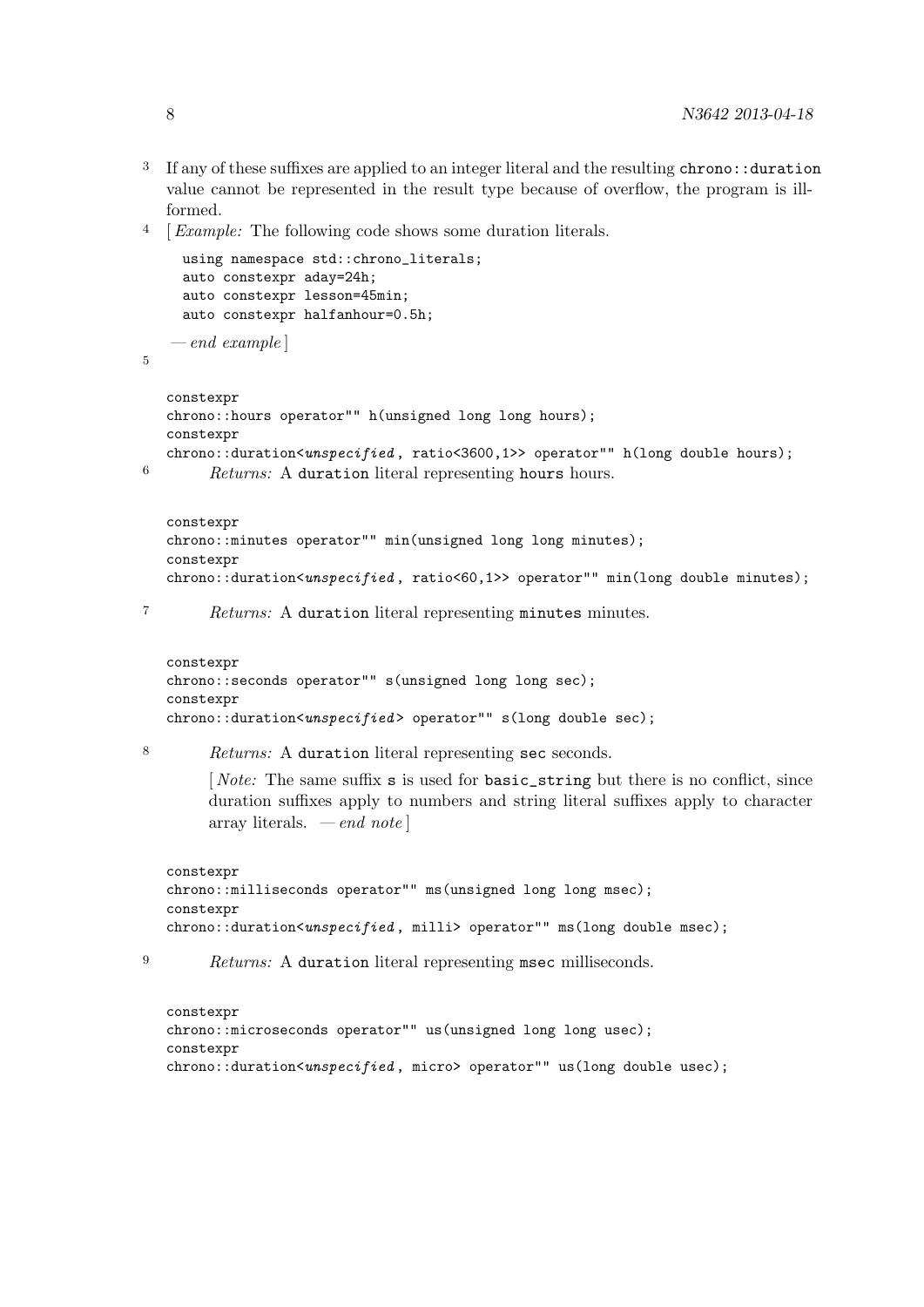#### N3642 2013-04-18 9

constexpr chrono::nanoseconds operator"" ns(unsigned long long nsec); constexpr chrono::duration<unspecified, nano> operator"" ns(long double nsec);

<sup>11</sup> Returns: A duration literal representing nsec nanoseconds.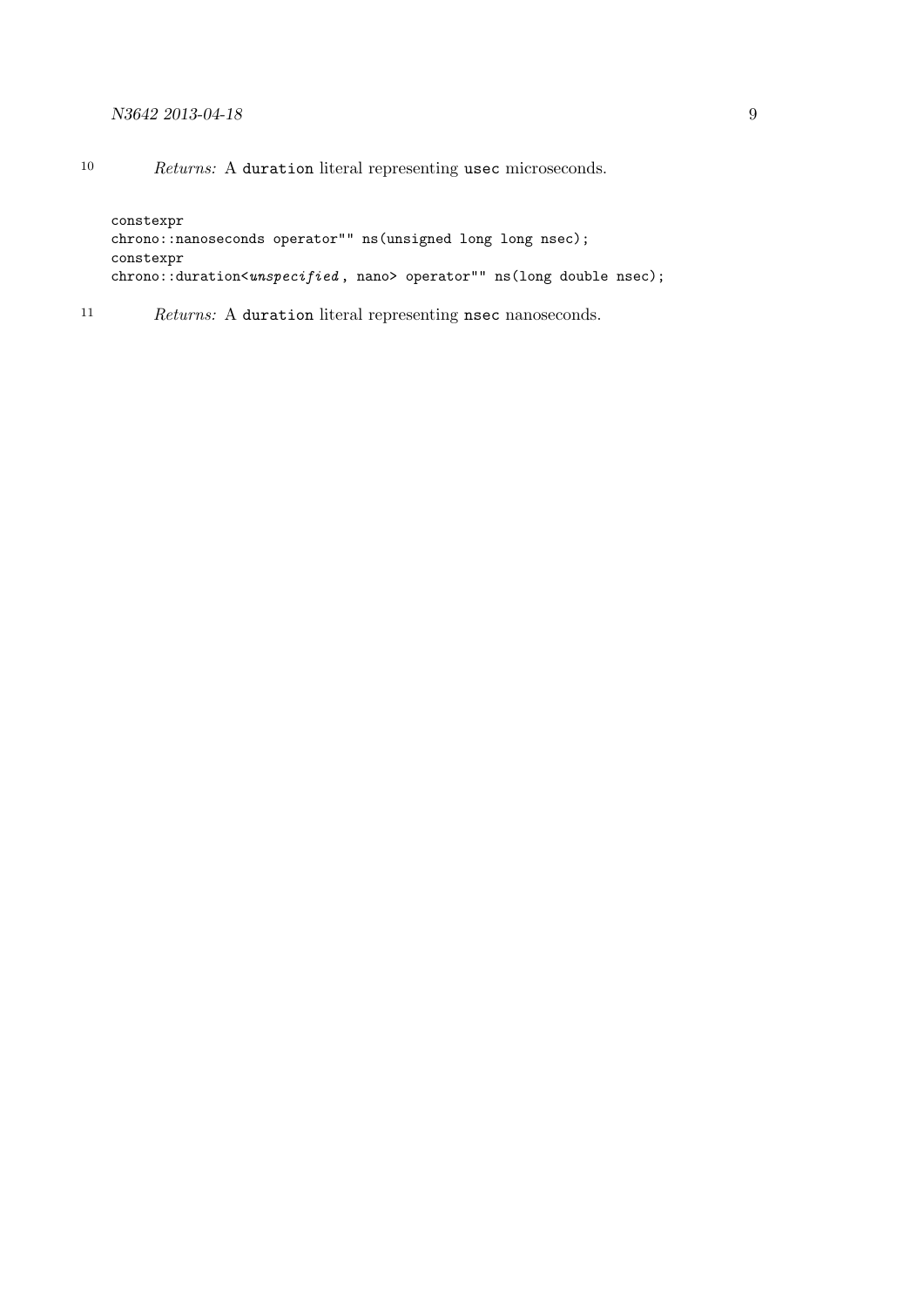### 4 Appendix: Possible Implementation

This section shows some possible implementations of the user-defined-literals proposed.

## 4.1 Compile-time Integer Parsing

For its usage, see the implementation of std::chrono::duration literals. This part will not be standardized but it is for exposition of the technique. It is planned to provide this facility through a future Boost library with adapted namespace names.

```
#ifndef SUFFIXESPARSENUMBERS_H_
#define SUFFIXESPARSENUMBERS_H_
#include <cstddef>
namespace std {
namespace parse_int {
template <unsigned base, char... Digits>
struct parse_int{
    static_assert(base<=16u,"only support up to hexadecimal");
    static_assert(! sizeof...(Digits), "invalid integral constant");
    static constexpr unsigned long long value=0;
};
template <char... Digits>
struct base_dispatch;
template <char... Digits>
struct base_dispatch<'0','x',Digits...>{
    static constexpr unsigned long long value=parse_int<16u,Digits...>::value;
};
template <char... Digits>
struct base_dispatch<'0','X',Digits...>{
    static constexpr unsigned long long value=parse_int<16u,Digits...>::value;
};
template <char... Digits>
struct base_dispatch<'0',Digits...>{
    static constexpr unsigned long long value=parse_int<8u,Digits...>::value;
};
template <char... Digits>
struct base_dispatch{
    static constexpr unsigned long long value=parse_int<10u,Digits...>::value;
};
constexpr unsigned long long
pow(unsigned base, size_t to) {
    return to?(to%2?base:1)*pow(base,to/2)*pow(base,to/2):1;
}
```
template <unsigned base, char... Digits>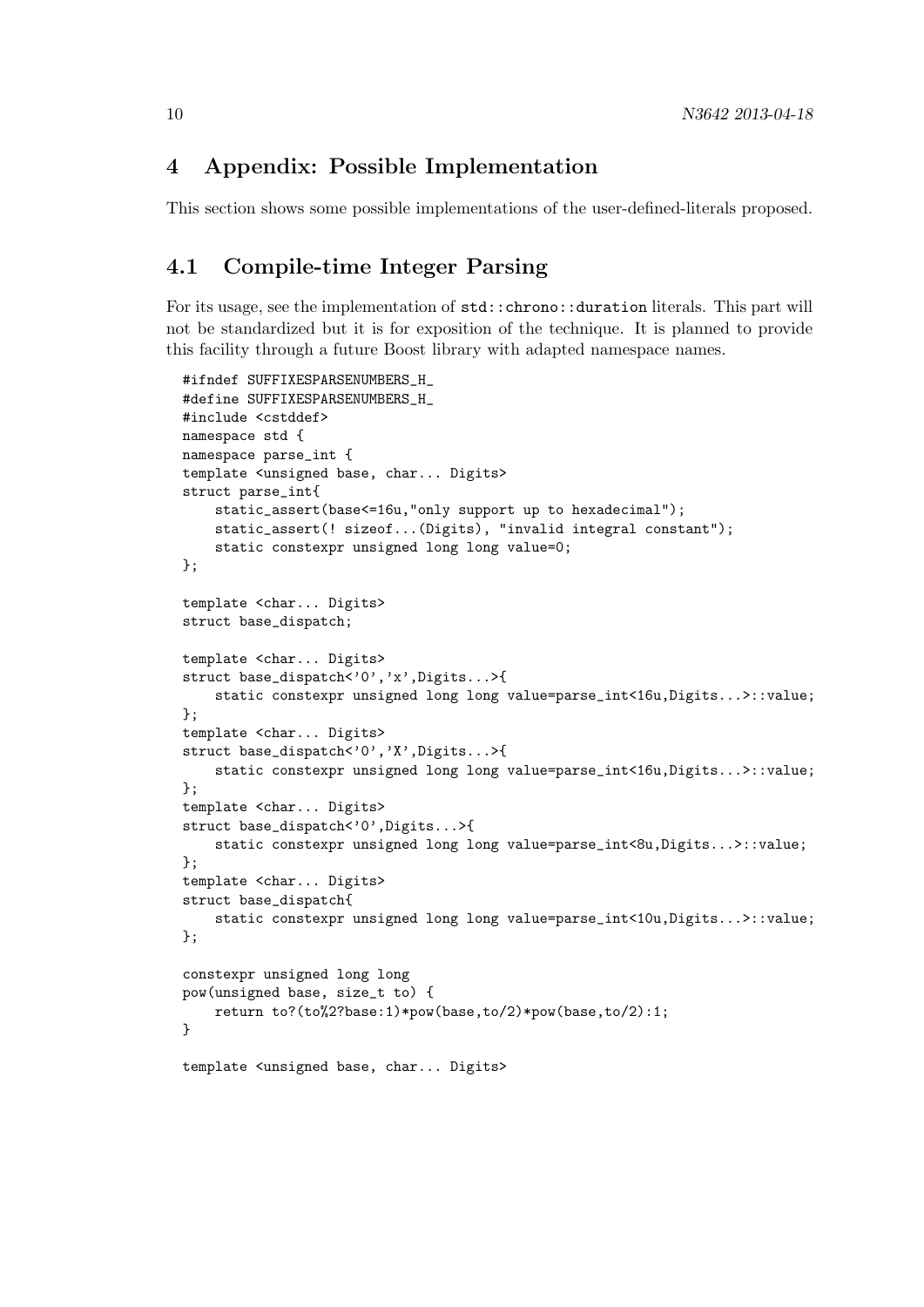```
struct parse_int<br/>base,'0',Digits...>{
    static constexpr unsigned long long value{ parse_int<br/>kase,Digits...>::value};
\}:
template <unsigned base, char... Digits>
struct parse_int<br/>base,'1',Digits...>{
    static constexpr unsigned long long value{ 1 *pow(base,sizeof...(Digits))
                                                + parse_int<base,Digits...>::value};
};
template <unsigned base, char... Digits>
struct parse_int<base,'2',Digits...>{
    static_assert(base>2,"invalid digit");
    static constexpr unsigned long long value{ 2 *pow(base,sizeof...(Digits))
                                                + parse_int<base,Digits...>::value};
};
template <unsigned base, char... Digits>
struct parse_int<base,'3',Digits...>{
    static_assert(base>3,"invalid digit");
    static constexpr unsigned long long value{ 3 *pow(base,sizeof...(Digits))
                                                + parse_int<base,Digits...>::value};
\}:
template <unsigned base, char... Digits>
struct parse_int<br/>base,'4',Digits...>{
    static_assert(base>4,"invalid digit");
    static constexpr unsigned long long value{ 4 *pow(base,sizeof...(Digits))
                                                + parse_int<base,Digits...>::value};
};
template <unsigned base, char... Digits>
struct parse_int<br/>base,'5',Digits...>{
    static_assert(base>5,"invalid digit");
    static constexpr unsigned long long value{ 5 *pow(base,sizeof...(Digits))
                                                + parse_int<base,Digits...>::value};
};
template <unsigned base, char... Digits>
struct parse_int<br/>base,'6',Digits...>{
    static_assert(base>6,"invalid digit");
    static constexpr unsigned long long value{ 6 *pow(base,sizeof...(Digits))
                                                + parse_int<base,Digits...>::value};
};
template <unsigned base, char... Digits>
struct parse_int<br/>base,'7',Digits...>{
    static_assert(base>7,"invalid digit");
    static constexpr unsigned long long value{ 7 *pow(base,sizeof...(Digits))
                                                + parse_int<base,Digits...>::value};
};
template <unsigned base, char... Digits>
struct parse_int<br/>base,'8',Digits...>{
    static_assert(base>8,"invalid digit");
    static constexpr unsigned long long value{ 8 *pow(base,sizeof...(Digits))
                                                + parse_int<br/>base,Digits...>::value};
```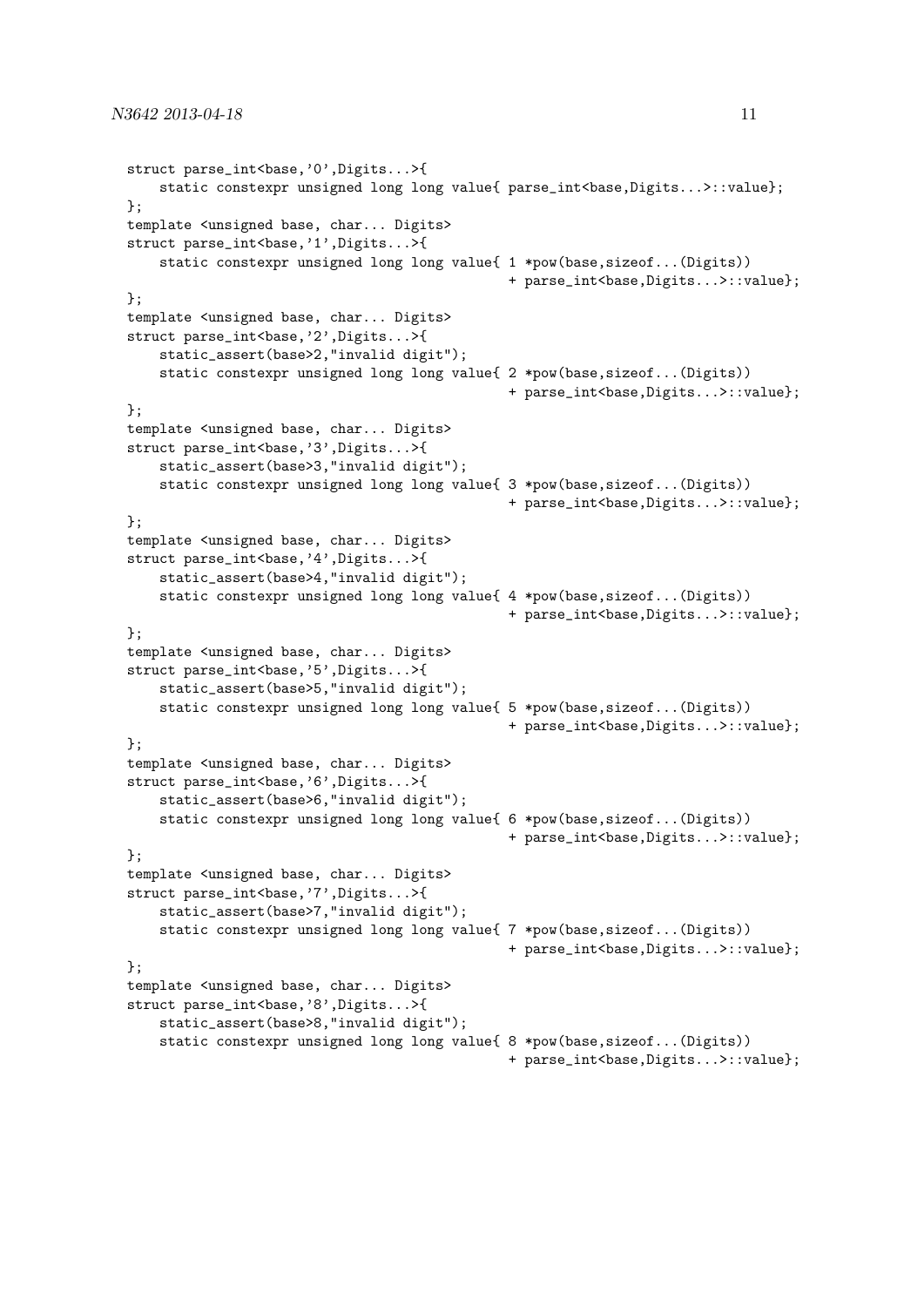```
};
template <unsigned base, char... Digits>
struct parse_int<base,'9',Digits...>{
    static_assert(base>9,"invalid digit");
    static constexpr unsigned long long value{ 9 *pow(base,sizeof...(Digits))
                                                + parse_int<base,Digits...>::value};
};
template <unsigned base, char... Digits>
struct parse_int<br/>base,'a',Digits...>{
    static_assert(base>0xa,"invalid digit");
    static constexpr unsigned long long value{ 0xa *pow(base,sizeof...(Digits))
                                                + parse_int<base,Digits...>::value};
};
template <unsigned base, char... Digits>
struct parse_int<br/>base,'b',Digits...>{
    static_assert(base>0xb,"invalid digit");
    static constexpr unsigned long long value{ 0xb *pow(base,sizeof...(Digits))
                                                + parse_int<base,Digits...>::value};
};
template <unsigned base, char... Digits>
struct parse_int<br/>base,'c',Digits...>{
    static_assert(base>0xc,"invalid digit");
    static constexpr unsigned long long value{ 0xc *pow(base,sizeof...(Digits))
                                                + parse_int<base,Digits...>::value};
};
template <unsigned base, char... Digits>
struct parse_int<br/>base,'d',Digits...>{
    static_assert(base>0xd,"invalid digit");
    static constexpr unsigned long long value{ 0xd *pow(base,sizeof...(Digits))
                                                + parse_int<base,Digits...>::value};
};
template <unsigned base, char... Digits>
struct parse_int<br/>base,'e',Digits...>{
    static_assert(base>0xe,"invalid digit");
    static constexpr unsigned long long value{ 0xe *pow(base,sizeof...(Digits))
                                                + parse_int<br/>base,Digits...>::value};
};
template <unsigned base, char... Digits>
struct parse_int<br/>base,'f',Digits...>{
    static_assert(base>0xf,"invalid digit");
    static constexpr unsigned long long value{ 0xf *pow(base,sizeof...(Digits))
                                                + parse_int<base,Digits...>::value};
};
template <unsigned base, char... Digits>
struct parse_int<br/>base,'A',Digits...>{
    static_assert(base>0xA,"invalid digit");
    static constexpr unsigned long long value{ 0xa *pow(base,sizeof...(Digits))
                                                + parse_int<br/>base,Digits...>::value};
```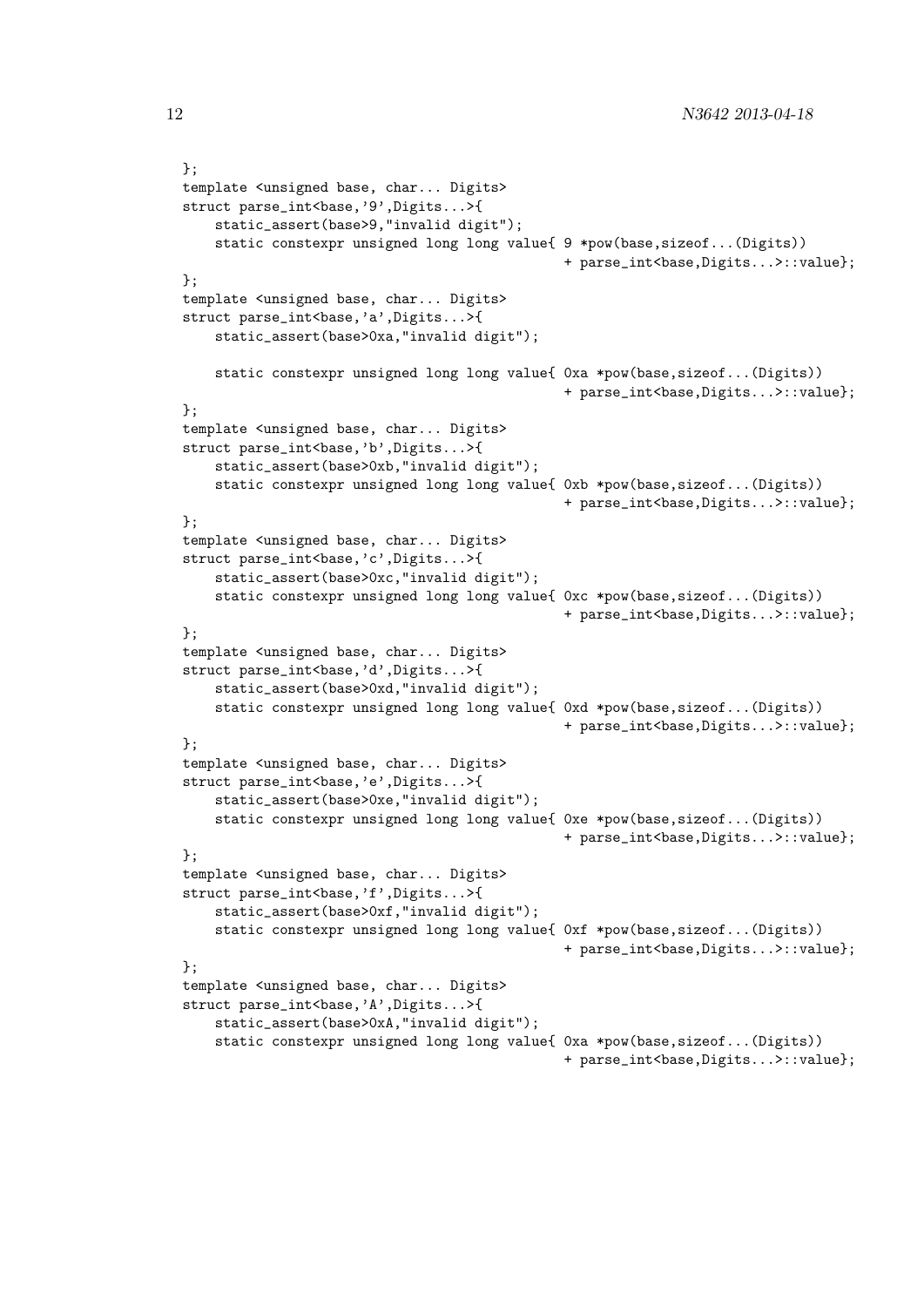```
};
template <unsigned base, char... Digits>
struct parse_int<base,'B',Digits...>{
    static_assert(base>0xB,"invalid digit");
    static constexpr unsigned long long value{ 0xb *pow(base,sizeof...(Digits))
                                                + parse_int<base,Digits...>::value};
};
template <unsigned base, char... Digits>
struct parse_int<br/>base,'C',Digits...>{
    static_assert(base>0xC,"invalid digit");
    static constexpr unsigned long long value{ 0xc *pow(base,sizeof...(Digits))
                                                + parse_int<br/>base,Digits...>::value};
};
template <unsigned base, char... Digits>
struct parse_int<br/>base,'D',Digits...>{
    static_assert(base>0xD,"invalid digit");
    static constexpr unsigned long long value{ 0xd *pow(base,sizeof...(Digits))
                                                + parse_int<br/>base,Digits...>::value};
};
template <unsigned base, char... Digits>
struct parse_int<br/>base,'E',Digits...>{
    static_assert(base>0xE,"invalid digit");
    static constexpr unsigned long long value{ 0xe *pow(base,sizeof...(Digits))
                                                + parse_int<br/>base,Digits...>::value};
};
template <unsigned base, char... Digits>
struct parse_int<br/>base,'F',Digits...>{
    static_assert(base>0xF,"invalid digit");
    static constexpr unsigned long long value{ 0xf *pow(base,sizeof...(Digits))
                                                + parse_int<base,Digits...>::value};
};
}}
```
#endif /\* SUFFIXESPARSENUMBERS\_H\_ \*/

Here comes some example code from my test cases showing the use of that facility:

```
template <char... Digits>
constexpr unsigned long long
operator"" _ternary(){
    return std::parse_int::parse_int<3,Digits...>::value;
}
constexpr auto five= 012_ternary;
static_assert(five==5, "_ternary should be three-based");
// \textit{constexpr} auto invalid=3_ternary;
template <char... Digits>
constexpr unsigned long long
operator"" _testit(){
   return std::suffixes::base_dispatch<Digits...>::value;
}
```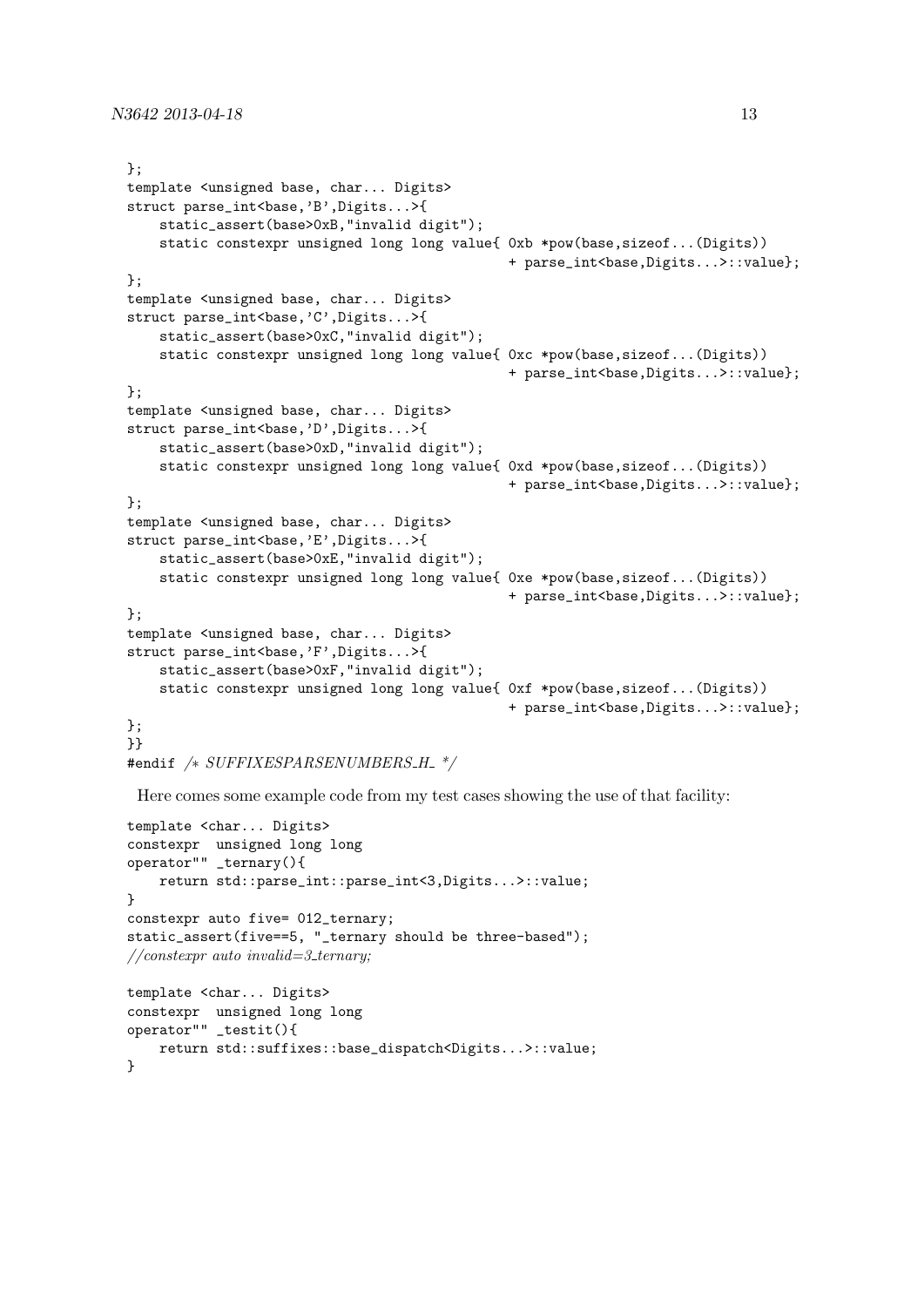```
constexpr auto a = 123_testit; // value 123constexpr auto b = 0123_testit; // value 0123
constexpr auto c = 0x123_testit; \frac{1}{2} value 0x123
```
# 4.2 integral type fitting

During discussion in Portland it was assumed that this facility should be part of the type\_traits header, because it provides similar facilities. The discussion further provided a simplified implementation of it through inheriting from std::integral\_constant. For the purpose of this paper it is exposition only for the technique of it.

It is planned to provide it via Boost for others to try and use.

```
#ifndef SELECT_INT_TYPE_H_
#define SELECT_INT_TYPE_H_
#include <type_traits>
#include <limits>
namespace std {
namespace select_int_type {
template <unsigned long long val, typename... INTS>
struct select_int_type;
template <unsigned long long val, typename INTTYPE, typename... INTS>
struct select_int_type<val,INTTYPE,INTS...>
:integral_constant<typename conditional<
(val<=static_cast<unsigned long long>(std::numeric_limits<INTTYPE>::max()))
,INTTYPE
,typename select_int_type<val,INTS...>::value_type >::type , val> {
};
template <unsigned long long val>
struct select_int_type<val>:integral_constant<unsigned long long,val>{
};
}}
```

```
#endif /∗ SELECT INT TYPE H */
```
Here are some examples from my test cases to show an example on how to use. For others see the following section on binary literals which we will not standardize as is.

```
using std::select_int_type::select_int_type;
template <unsigned long long val>
constexpr
typename select_int_type<val,
short, int, long long>::value_type
foo() {
   return select_int_type<val,
```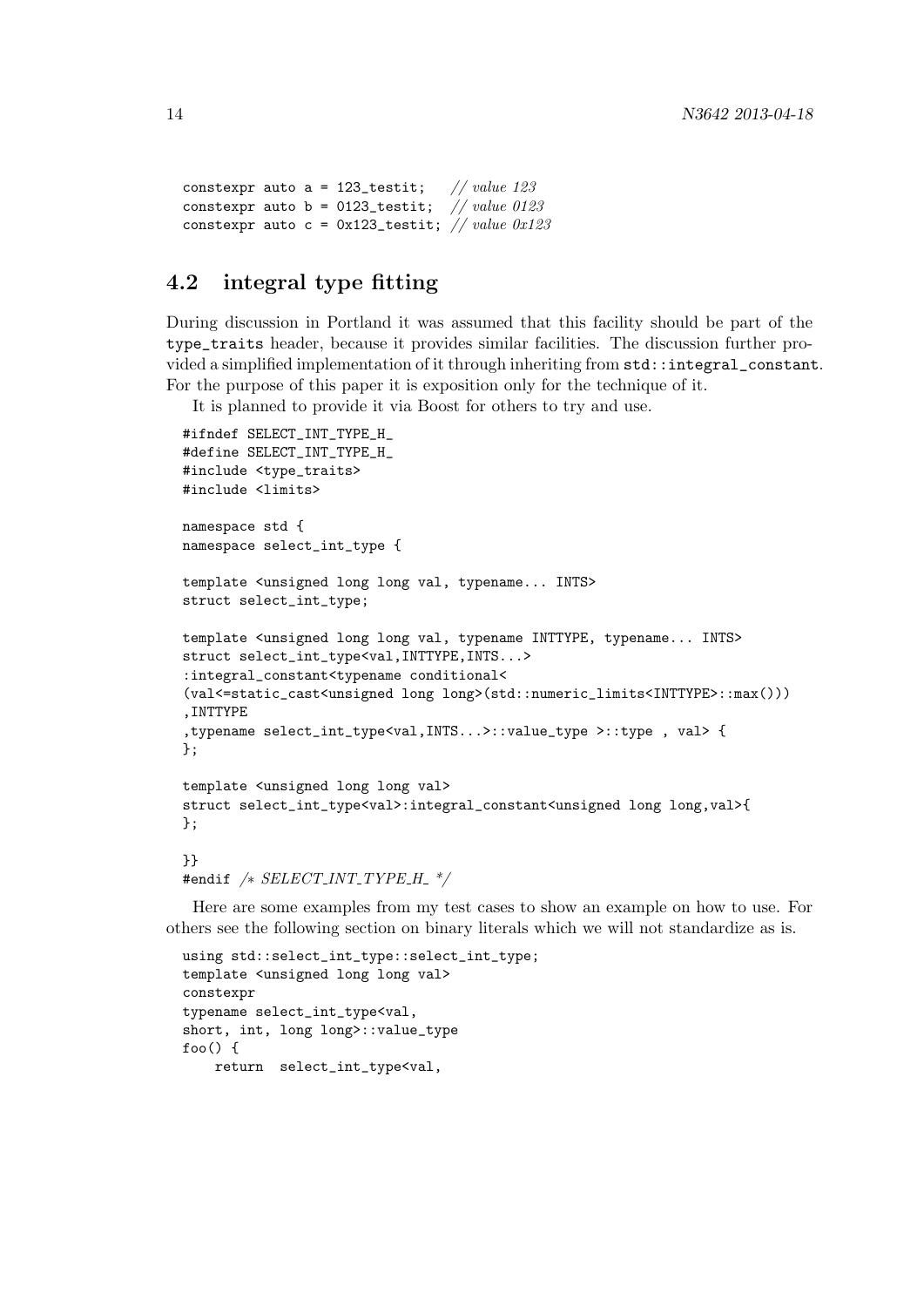```
short, int, long long>::value;
}
static_assert(std::is_same<decltype(foo<100>()),
              short>::value,"foo<100>() is short");
static_assert(std::is_same<decltype(foo<0x10000>()), int>::value,
              "foo<0x10000>() is int");
static_assert(std::is_same<decltype(foo<0x100000000000>()), long long>::value,
              "foo<0x100000000000>() is long long");
```
### 4.3 binary

This is exposition only and no longer considered to be standardized. A version of it might be provided through Boost as b and corresponding versions. It is used to demonstrate the possible facilities, but it was considered in Portland that it could easily add to compile times, if binary literals would require to use that facility. Users who can not wait for binary literals to be implemented by their compiler can use it for their needs until then.

```
#ifndef BINARY H
#define BINARY_H_
#include <limits>
#include <type_traits>
#include "select_int_type.h"
namespace std{
namespace suffixes{
namespace binary{
namespace __impl{
template <char... Digits>
struct bitsImpl{
        static_assert(! sizeof...(Digits),
                        "binary literal digits must be 0 or 1");
        static constexpr unsigned long long value=0;
};
template <char... Digits>
struct bitsImpl<'0',Digits...>{
        static constexpr unsigned long long value=bitsImpl<Digits...>::value;
};
template <char... Digits>
struct bitsImpl<'1',Digits...>{
        static constexpr unsigned long long value=
                        bitsImpl<Digits...>::value|(1ULL<<sizeof...(Digits));
};
using std::select_int_type::select_int_type;
}
```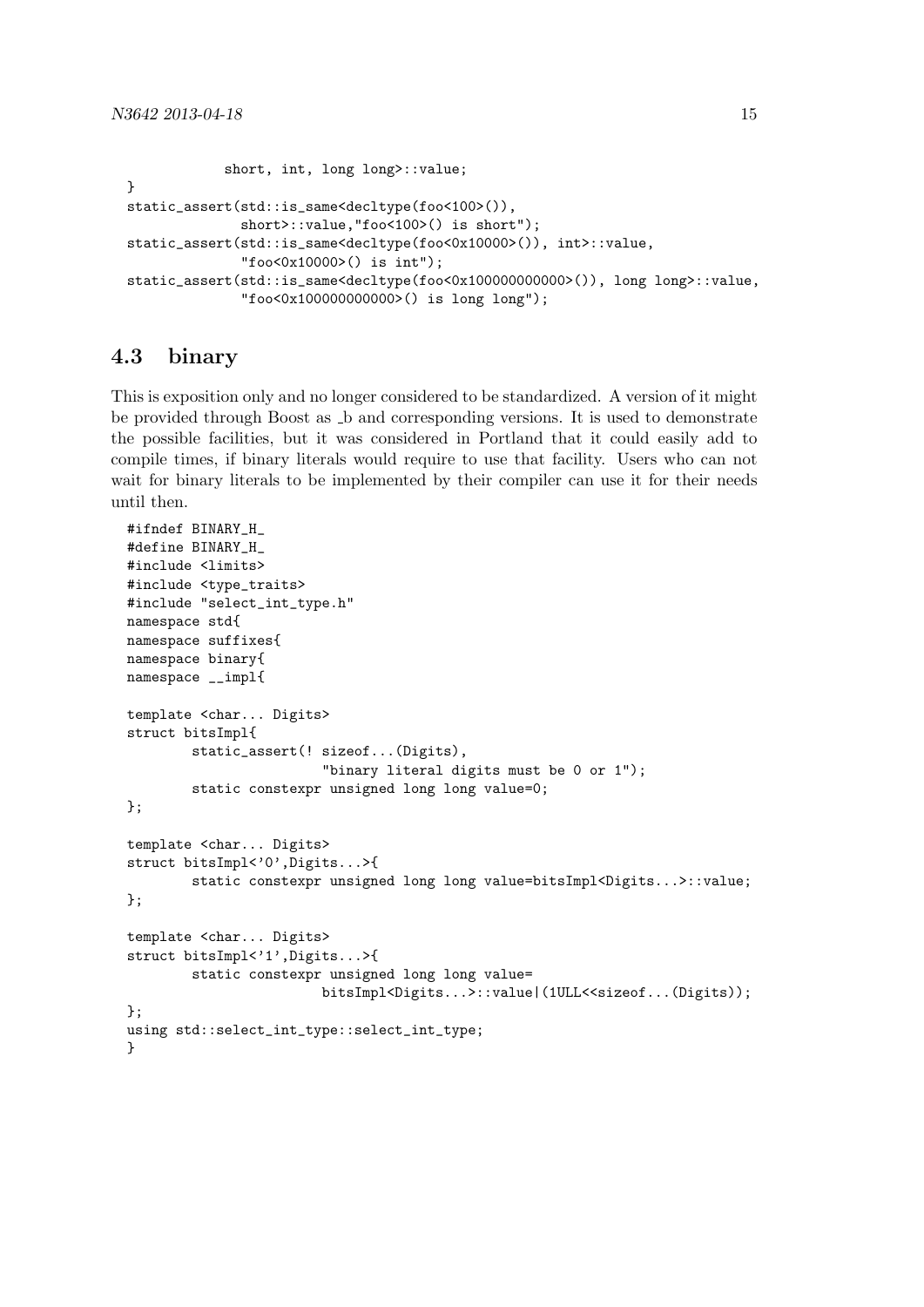```
template <char... Digits>
constexpr typename
__impl::select_int_type<__impl::bitsImpl<Digits...>::value,
      int, unsigned, long, unsigned long, long long>::value_type
operator"" b(){
       return __impl::select_int_type<__impl::bitsImpl<Digits...>::value,
                        int, unsigned, long, unsigned long, long long>::value;
}
template <char... Digits>
constexpr typename
__impl::select_int_type<__impl::bitsImpl<Digits...>::value,
      long, unsigned long, long long>::value_type
operator"" bl(){
       return __impl::select_int_type<__impl::bitsImpl<Digits...>::value,
                              long, unsigned long, long long>::value;
}
template <char... Digits>
constexpr auto
operator"" bL() -> decltype(operator "" bl<Digits...>()){
        return operator "" bl<Digits...>();
}
template <char... Digits>
constexpr typename
__impl::select_int_type<__impl::bitsImpl<Digits...>::value,
       long long>::value_type
operator"" bll(){
        return __impl::select_int_type<__impl::bitsImpl<Digits...>::value,
                              long long>::value;
}
template <char... Digits>
constexpr auto
operator"" bLL() -> decltype(operator "" bll<Digits...>()){
        return operator "" bll<Digits...>();
}
template <char... Digits>
constexpr typename
__impl::select_int_type<__impl::bitsImpl<Digits...>::value,
     unsigned, unsigned long>::value_type
operator"" bu(){
        return __impl::select_int_type<__impl::bitsImpl<Digits...>::value,
                              unsigned, unsigned long>::value;
}
template <char... Digits>
constexpr auto
operator"" bU() -> decltype(operator "" bu<Digits...>()){
        return operator "" bu<Digits...>();
```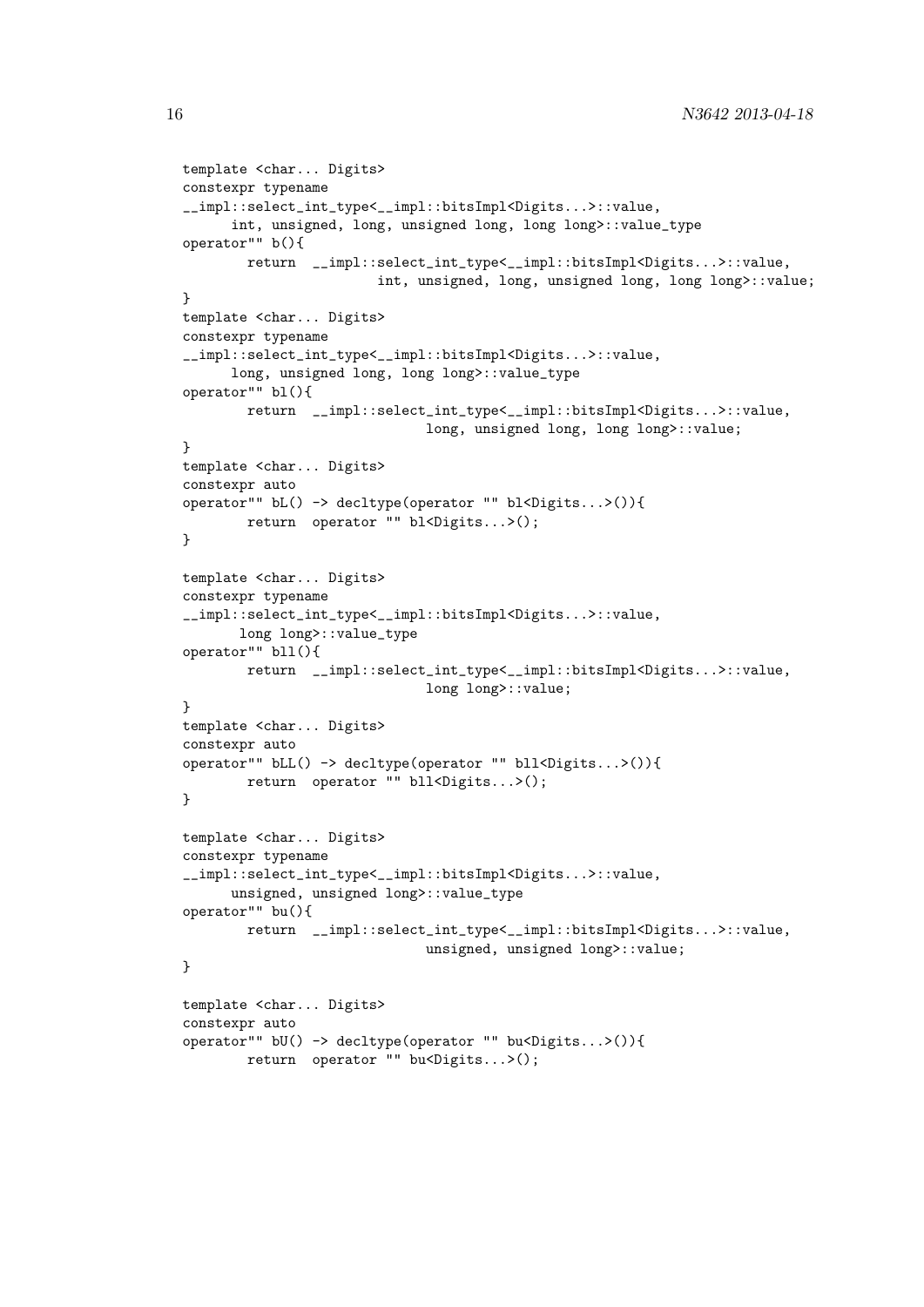#### }

```
template <char... Digits>
constexpr typename
__impl::select_int_type<__impl::bitsImpl<Digits...>::value,
      unsigned long>::value_type
operator"" bul(){
       return __impl::select_int_type<__impl::bitsImpl<Digits...>::value,
                              unsigned long>::value;
}
template <char... Digits>
constexpr auto
operator"" bUL() -> decltype(operator "" bul<Digits...>()){
        return operator "" bul<Digits...>();
}
template <char... Digits>
constexpr auto
operator"" buL() -> decltype(operator "" bul<Digits...>()){
        return operator "" bul<Digits...>();
}
template <char... Digits>
constexpr auto
operator"" bUl() -> decltype(operator "" bul<Digits...>()){
        return operator "" bul<Digits...>();
}
template <char... Digits>
constexpr unsigned long long
operator"" bull(){
        return __impl::bitsImpl<Digits...>::value;
}
template <char... Digits>
constexpr unsigned long long
operator"" bULL(){
        return __impl::bitsImpl<Digits...>::value;
}
template <char... Digits>
constexpr unsigned long long
operator"" buLL(){
        return __impl::bitsImpl<Digits...>::value;
}
template <char... Digits>
constexpr unsigned long long
operator"" bUll(){
        return __impl::bitsImpl<Digits...>::value;
}
} // binary
} //suffixes
} // std
```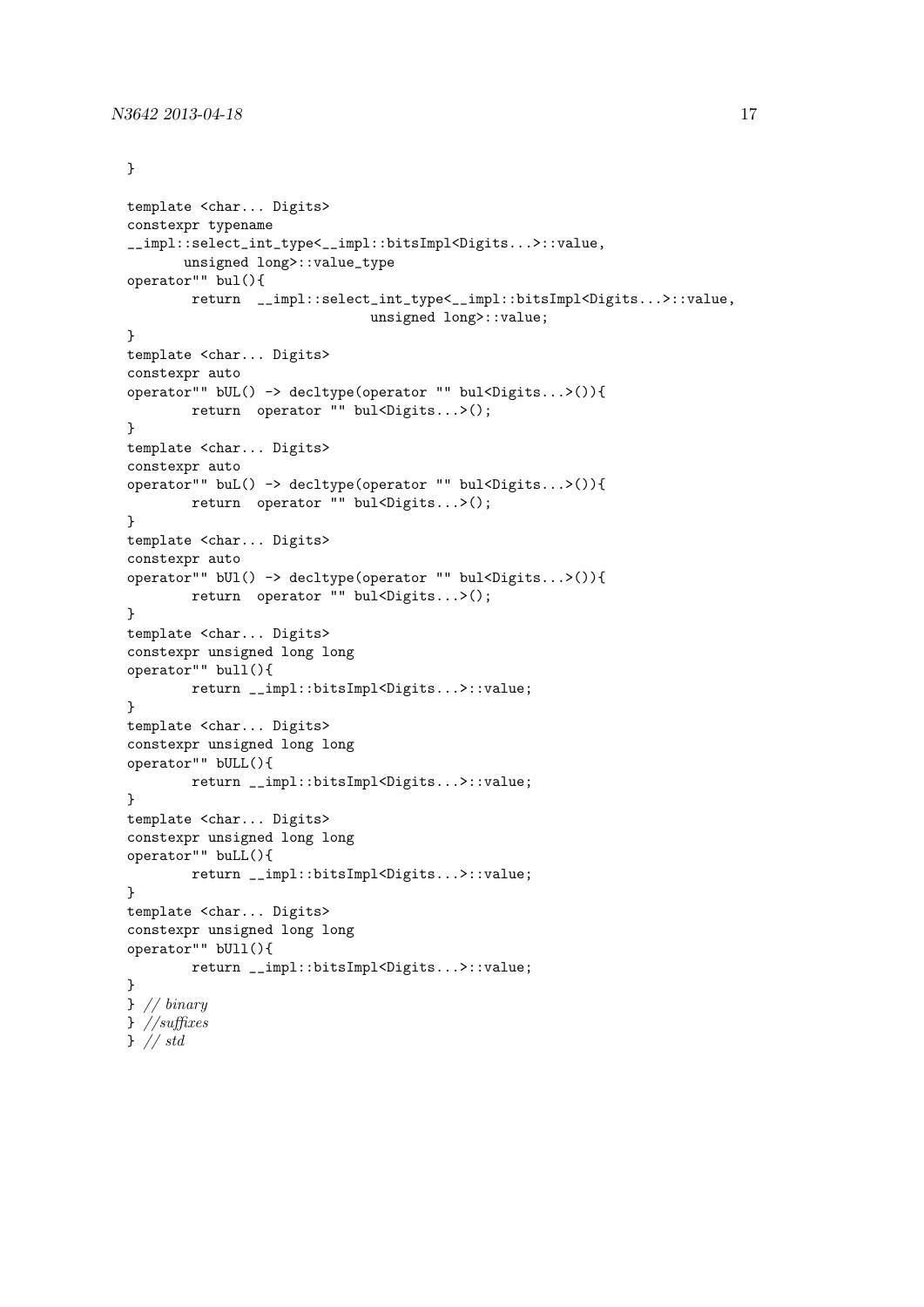```
#endif /* BINARY_H */
```
### 4.4 basic string

This section is for exposition only to show two possible implementations. The macro version can be briefer, the non-macro version is more elaborate and duplicates code, otherwise they are equivalent.

```
#ifndef STRING_SUFFIX_H_
#define STRING_SUFFIX_H_
#include <string>
namespace std{
inline namespace literals{
inline namespace string_literals{
#if 0
#define __MAKE_SUFFIX_S(CHAR) \
        basic_string<CHAR>\
operator "" s(CHAR const *str, size_t len){\
        return basic_string<CHAR>(str,len);\
}
__MAKE_SUFFIX_S(char)
MAKE_SUFFIX_S(wchar_t)
__MAKE_SUFFIX_S(char16_t)
__MAKE_SUFFIX_S(char32_t)
#undef __MAKE_SUFFIX
#else // copy-paste version for proposal
basic_string<char>
operator "" s(char const *str, size_t len){
return basic_string<char>(str,len);
}
basic_string<wchar_t>
operator "" s(wchar_t const *str, size_t len){
return basic_string<wchar_t>(str,len);
}
basic_string<char16_t>
operator "" s(char16_t const *str, size_t len){
return basic_string<char16_t>(str,len);
}
basic_string<char32_t>
operator "" s(char32_t const *str, size_t len){
return basic_string<char32_t>(str,len);
}
#endif
}}}
#endif /* STRING\_SUFFIX_H */
```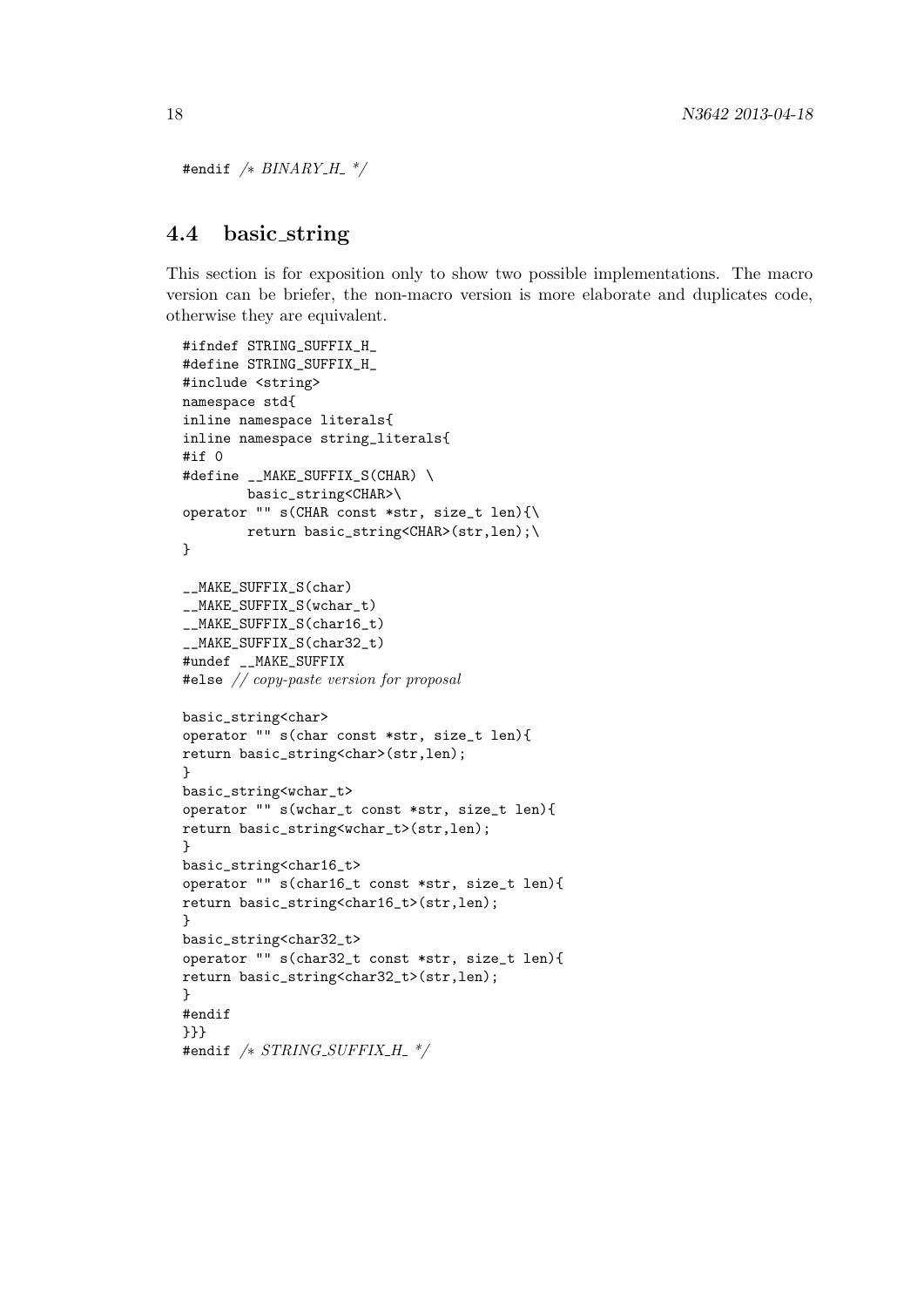Here are some test cases testing compilability of the UDL operators for std::basic\_string.

```
using namespace std::string_literals;
static_assert(std::is_same<decltype("hallo"s),std::string>{},
              "s means std::string");
static_assert(std::is_same<decltype(u8"hallo"s),std::string>{},
              "u8 s means std::string");
static_assert(std::is_same<decltype(L"hallo"s),std::wstring>{},
              "L s means std::wstring");
static_assert(std::is_same<decltype(u"hallo"s),std::u16string>{},
              "u s means std::u16string");
static_assert(std::is_same<decltype(U"hallo"s),std::u32string>{},
              "U s means std::u32string");
void testStringSuffix(){
        ASSERT_EQUAL(typeid("hi"s).name(),typeid(std::string).name());
        ASSERT_EQUAL(std::string{"hello"},"hello"s);
}
```
#### 4.5 std::complex

This is the example implementation of UDL operators for creating imaginary values of type std::complex. Note that this deviates from the original proposal which put the letter indicating the type in front of the i. This caused the problem that you couldn't create a std::complex<float> from a hexadecimal integer, as 0x1fi would have been interpreted as std::complex<double>0,15 instead of std::complex<float>0,1. And because "if" is a keyword, we decided to use "i\_f" instead.

```
#ifndef COMPLEX_SUFFIX_H_
#define COMPLEX_SUFFIX_H_
#include <complex>
namespace std{
inline namespace literals{
inline namespace complex_literals{
constexpr
std::complex<long double> operator"" il(long double d){
        return std::complex<long double>{0.0L,static_cast<long double>(d)};
}
constexpr
std::complex<long double> operator"" il(unsigned long long d){
        return std::complex<long double>{0.0L,static_cast<long double>(d)};
}
constexpr
std::complex<double> operator"" i(long double d){
        return std::complex<double>{0,static_cast<double>(d)};
}
constexpr
```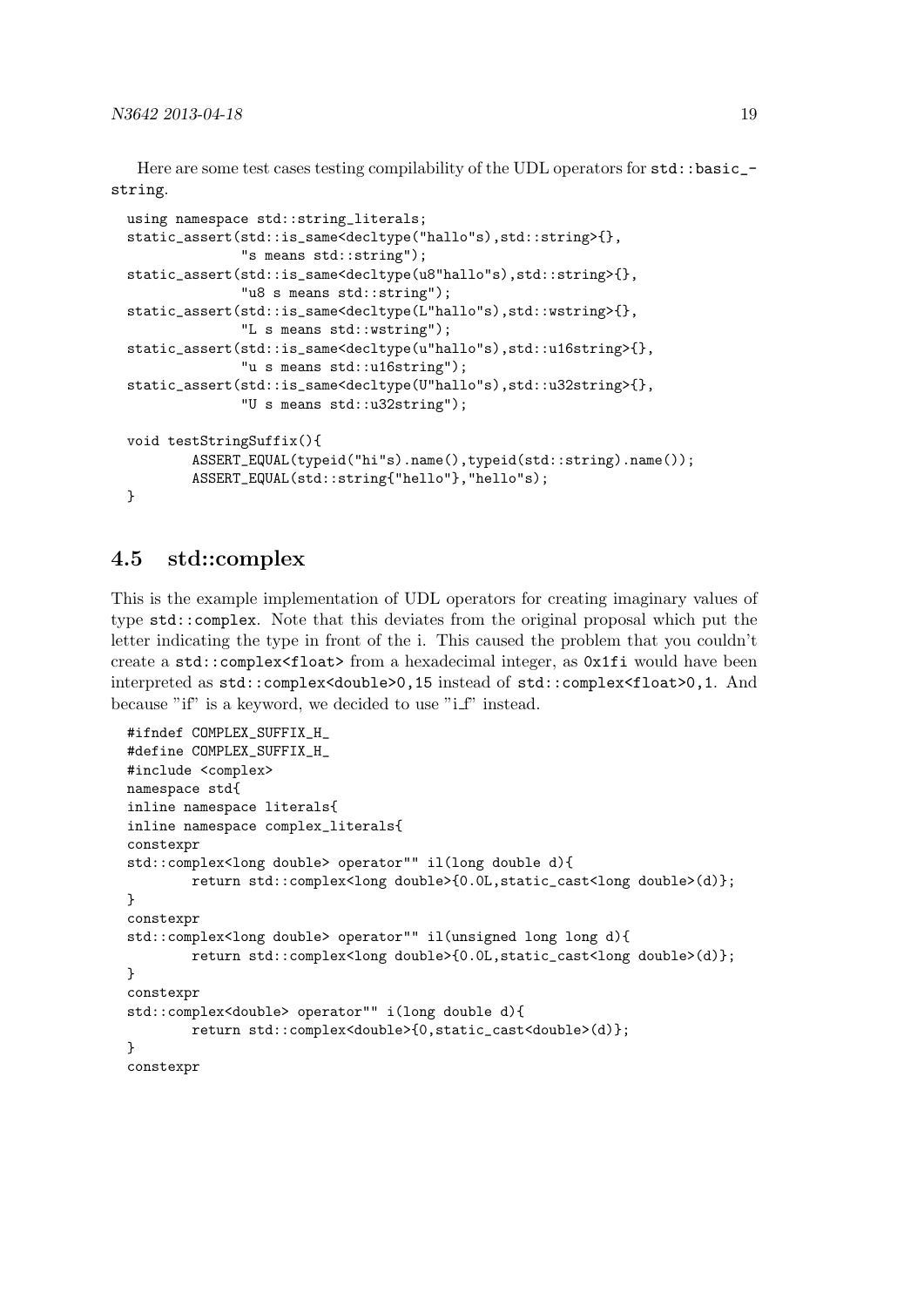```
std::complex<double> operator"" i(unsigned long long d){
        return std::complex<double>{0,static_cast<double>(d)};
}
constexpr
std::complex<float> operator"" i_f(long double d){
        return std::complex<float>{0,static_cast<float>(d)};
}
constexpr
std::complex<float> operator"" i_f(unsigned long long d){
        return std::complex<float>{0,static_cast<float>(d)};
}
}}}
#endif /* COMPLEX_SUFFIX_H_*/
```
### 4.6 duration

Except for inline namespaces this hasn't been changed from the original version in N3402. And it includes the fix of the missing static member definition of "value".

```
#ifndef CHRONO_SUFFIX_H_
#define CHRONO_SUFFIX_H_
#include <chrono>
#include <limits>
#include "suffixes_parse_integers.h"
namespace std {
inline namespace literals {
inline namespace chrono_literals{
namespace __impl {
using namespace std::parse_int;
template <unsigned long long val, typename DUR>
struct select_type:conditional<
    (val <=static_cast<unsigned long long>(
            std::numeric_limits<typename DUR::rep>::max()))
        , DUR , void > {
                static constexpr typename select_type::type
                        value{ static_cast<typename select_type::type>(val) };
};
template <unsigned long long val, typename DUR>
constexpr typename select_type<val,DUR>::type select_type<val,DUR>::value;
}
template <char... Digits>
constexpr typename
__impl::select_type<__impl::base_dispatch<Digits...>::value,
std::chrono::hours>::type
operator"" h(){
```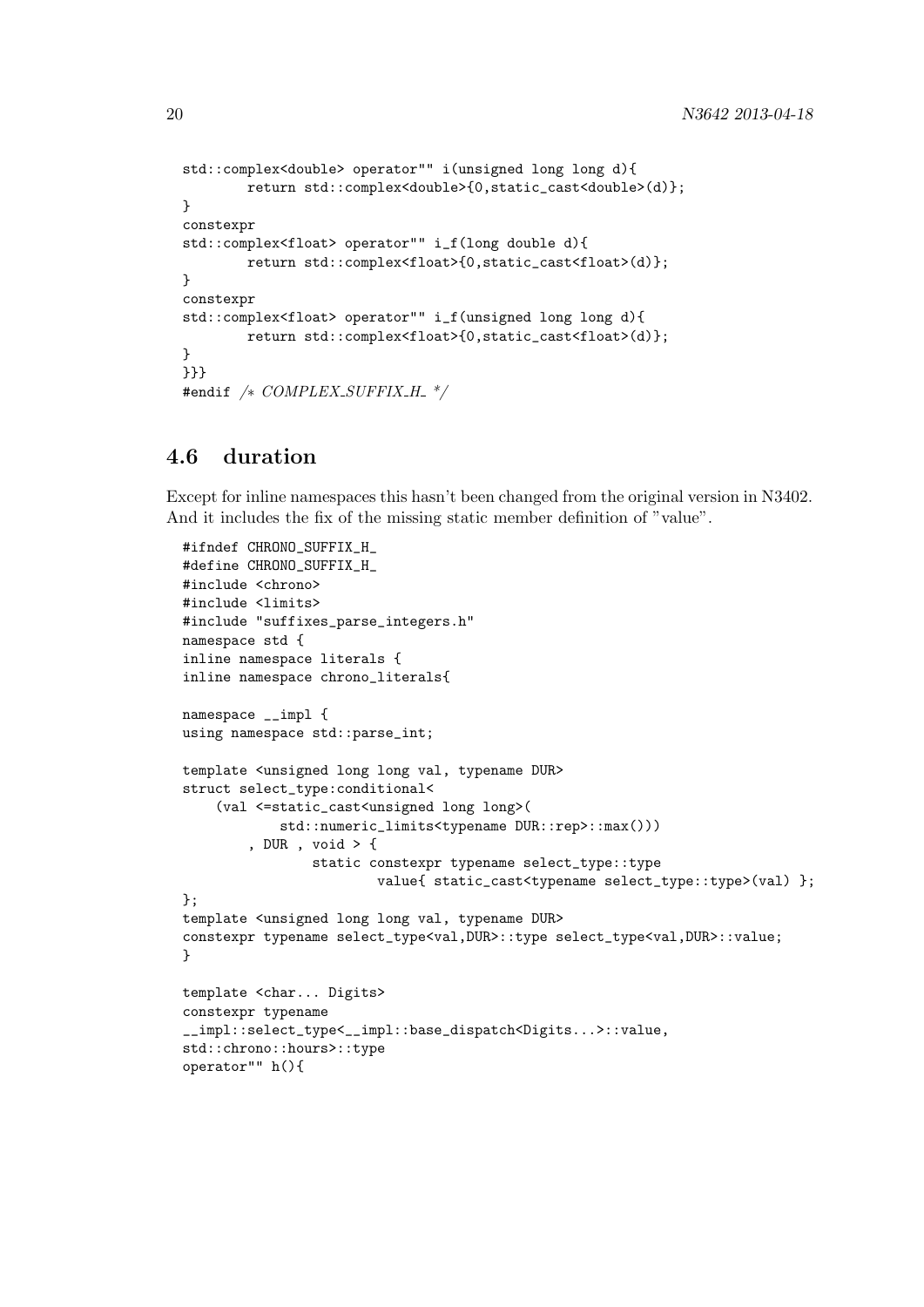```
return __impl::select_type<__impl::base_dispatch<Digits...>::value,
                std::chrono::hours>::value;
}
constexpr std::chrono::duration<long double, ratio<3600,1>>
operator"" h(long double hours){
        return std::chrono::duration<long double,ratio<3600,1>>{hours};
}
template <char... Digits>
constexpr typename
__impl::select_type<__impl::base_dispatch<Digits...>::value,
std::chrono::minutes>::type
operator"" min(){
        return __impl::select_type<__impl::base_dispatch<Digits...>::value,
               std::chrono::minutes>::value;
}
constexpr std::chrono::duration<long double, ratio<60,1>>
operator"" min(long double min){
        return std::chrono::duration<long double,ratio<60,1>>{min};
}
template <char... Digits>
constexpr typename
__impl::select_type<__impl::base_dispatch<Digits...>::value,
std::chrono::seconds>::type
operator"" s(){
        return __impl::select_type<__impl::base_dispatch<Digits...>::value,
               std::chrono::seconds>::value;
}
constexpr std::chrono::duration<long double>
operator"" s(long double sec){
        return std::chrono::duration<long double>{sec};
}
template <char... Digits>
constexpr typename
__impl::select_type<__impl::base_dispatch<Digits...>::value,
std::chrono::milliseconds>::type
operator"" ms(){
        return __impl::select_type<__impl::base_dispatch<Digits...>::value,
              std::chrono::milliseconds>::value;
}
constexpr std::chrono::duration<long double, milli>
operator"" ms(long double msec){
        return std::chrono::duration<long double,milli>{msec};
}
template <char... Digits>
constexpr typename
__impl::select_type<__impl::base_dispatch<Digits...>::value,
```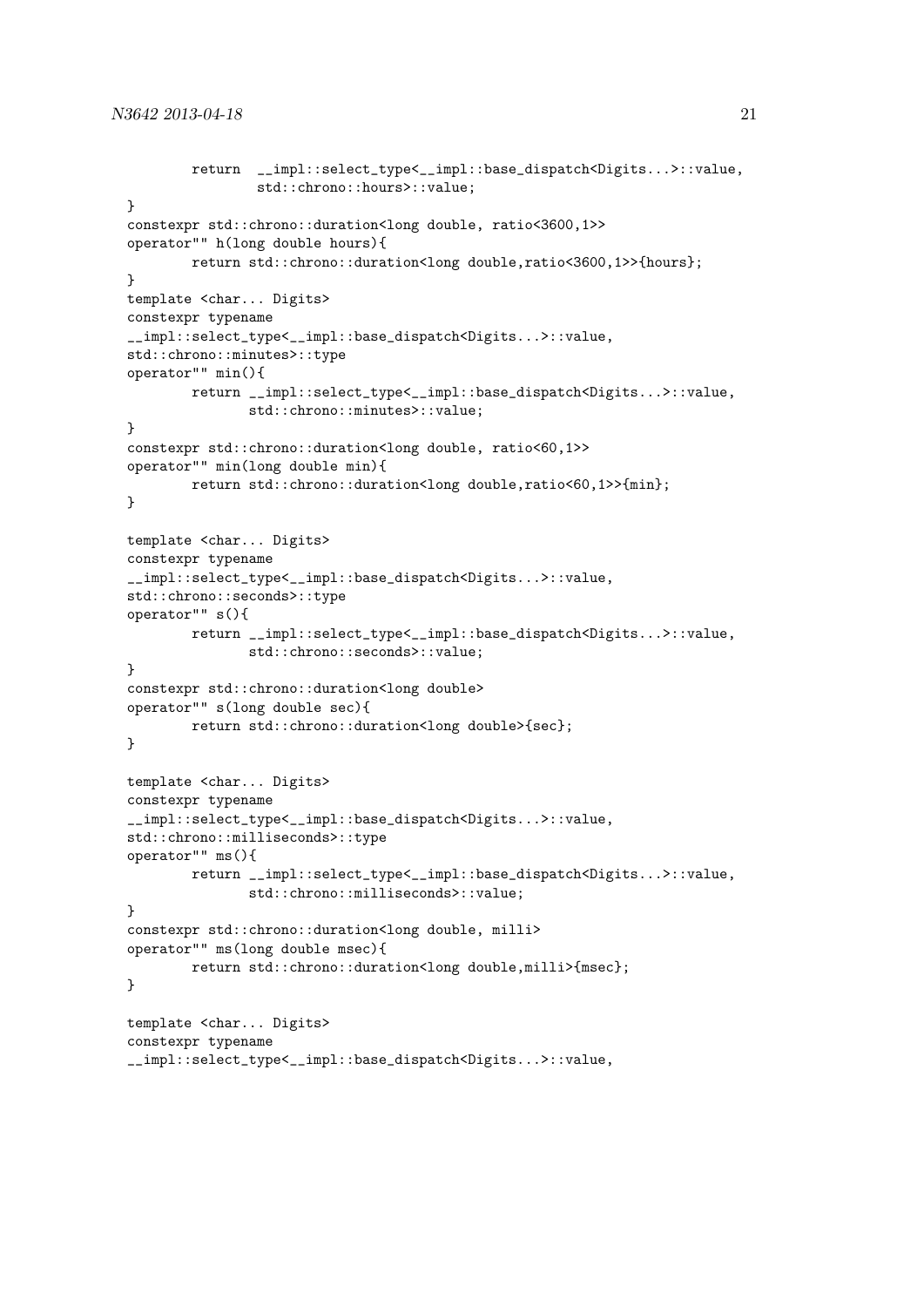```
std::chrono::microseconds>::type
operator"" us(){
       return __impl::select_type<__impl::base_dispatch<Digits...>::value,
              std::chrono::microseconds>::value;
}
constexpr std::chrono::duration<long double, micro>
operator"" us(long double usec){
       return std::chrono::duration<long double, micro>{usec};
}
template <char... Digits>
constexpr typename
__impl::select_type<__impl::base_dispatch<Digits...>::value,
std::chrono::nanoseconds>::type
operator"" ns(){
       return __impl::select_type<__impl::base_dispatch<Digits...>::value,
              std::chrono::nanoseconds>::value;
}
constexpr std::chrono::duration<long double, nano>
operator"" ns(long double nsec){
       return std::chrono::duration<long double, nano>{nsec};
}
}}}
#endif /* CHRONO_SUFFIX_H_*/
```
Here are some test cases for the UDL operators to show how they can be applied/tested. Most just test compilability.

using namespace std::chrono\_literals;

```
void testChronoLiterals(){
        static_assert(std::is_same<std::chrono::hours::rep, int>::value,
                      "hours are too long to check");
        //\textit{constexpr} auto overflowh= 0x80000000h; // compile error!
        constexpr auto xh=5h;
        ASSERT_EQUAL(std::chrono::hours{5}.count(),xh.count());
        static assert(std::chrono::hours{5}==xh,"chrono suffix hours");
        constexpr auto xmin=0x5min;
        static_assert(std::chrono::duration<unsigned long long,
                      std::ratio<60,1>>{5}==xmin,"chrono suffix min");
        constexpr auto x=05s;
        static_assert(std::chrono::duration<unsigned long long,
                      std::ratio<1,1>>{5}==x,"chrono suffix s");
        constexpr auto xms=5ms;
        static_assert(std::chrono::duration<unsigned long long,
                      std::ratio<1,1000>>{5}==xms,"chrono suffix ms");
        constexpr auto xus=5us;
        static_assert(std::chrono::duration<unsigned long long,
```